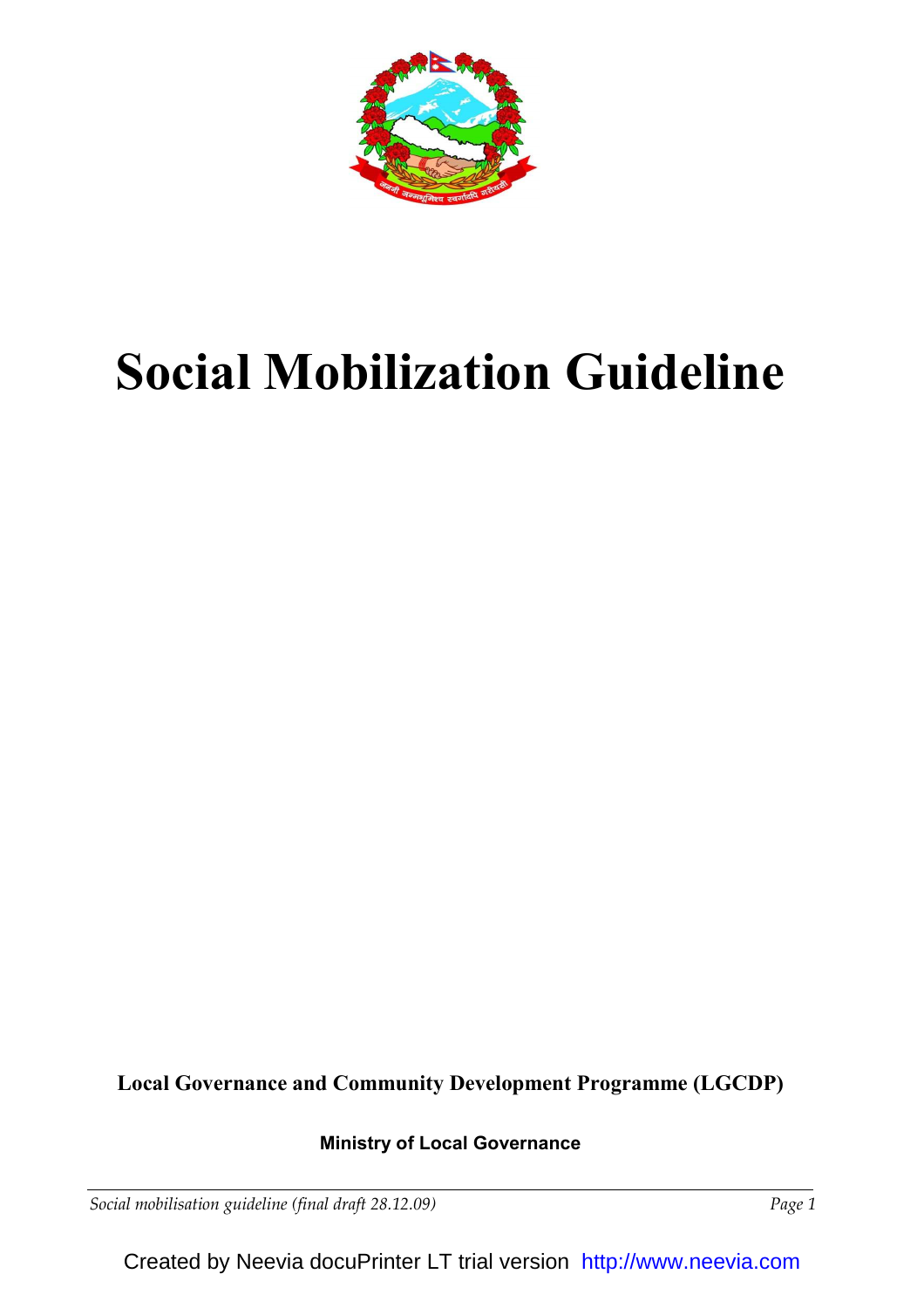| CAC            | <b>Citizens Awareness Centre</b>                                     |
|----------------|----------------------------------------------------------------------|
| <b>CBO</b>     | Community Based Organisation                                         |
| <b>DAG</b>     | Disadvantaged Group                                                  |
| <b>DDC</b>     | <b>District Development Committee</b>                                |
| <b>DSMC</b>    | <b>District Social Mobilisation Committee</b>                        |
| <b>GESI</b>    | Gender and Social Inclusion                                          |
| <b>IPC</b>     | <b>Integrated Planning Committee</b>                                 |
| <b>LDF</b>     | Local Development Fund                                               |
| <b>LGCDP</b>   | Local Governance and Community Development Programme                 |
| <b>LSGA</b>    | Local Self Governance Act, 1999                                      |
| <b>LSP</b>     | <b>Local Service Provider</b>                                        |
| <b>MLD</b>     | Ministry of Local Development                                        |
| <b>NAC</b>     | National Advisory Committee (for LGCDP)                              |
| <b>NSP</b>     | National Service Provider                                            |
| <b>REFLECT</b> | Regenerated Frierean Literacy through Empowering Community Technique |
| <b>SM</b>      | Social Mobiliser                                                     |
| <b>TLO</b>     | Tole (settlement) Level Organisations                                |
| <b>VDC</b>     | Village Development Committee                                        |
| <b>WCF</b>     | Ward Citizen Forum                                                   |
| <b>WDO</b>     | Women Development Officer                                            |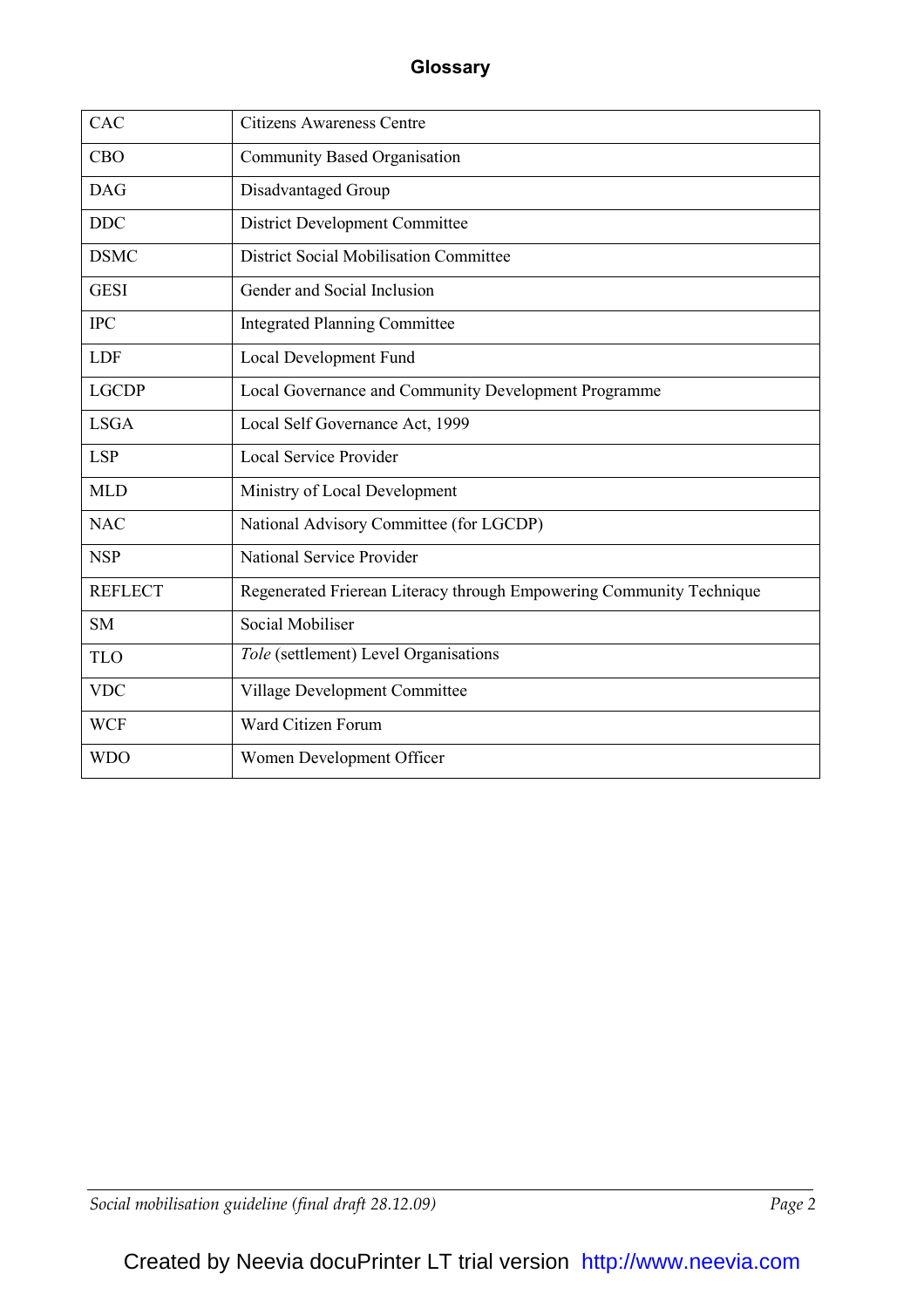# **Contents**

| 1                |       |                                                                                     |     |
|------------------|-------|-------------------------------------------------------------------------------------|-----|
|                  | 1.1   |                                                                                     |     |
|                  | 1.2   |                                                                                     |     |
|                  | 1.2.1 |                                                                                     |     |
|                  | 1.2.2 |                                                                                     |     |
|                  | 1.2.3 |                                                                                     |     |
|                  | 1.3   |                                                                                     |     |
| $\boldsymbol{2}$ |       | SOCIAL MOBILISATION AND LOCAL GOVERNMENT PROCESSES 10                               |     |
| 3                |       |                                                                                     |     |
|                  | 3.1   |                                                                                     |     |
|                  | 3.1.1 |                                                                                     |     |
|                  | 3.1.2 |                                                                                     |     |
|                  | 3.1.3 |                                                                                     |     |
|                  | 3.1.4 |                                                                                     |     |
|                  | 3.1.5 |                                                                                     |     |
|                  | 3.1.6 | Orient local leaders and local bodies and citizens on social mobilisation16         |     |
|                  | 3.2   |                                                                                     |     |
|                  | 3.2.1 |                                                                                     |     |
|                  | 3.2.2 |                                                                                     |     |
|                  | 3.2.3 |                                                                                     |     |
|                  | 3.2.4 |                                                                                     |     |
|                  | 3.2.5 |                                                                                     |     |
|                  | 3.2.6 |                                                                                     |     |
|                  |       |                                                                                     | .19 |
|                  | 3.2.8 |                                                                                     |     |
|                  | 3.2.9 |                                                                                     |     |
|                  | 3.3   |                                                                                     |     |
|                  | 3.3.1 |                                                                                     |     |
|                  | 3.3.2 | Form and/or reorganize community based organisations and tole level organisations22 |     |
|                  | 3.3.3 |                                                                                     |     |
|                  | 3.3.4 |                                                                                     |     |
|                  | 3.3.5 |                                                                                     |     |
|                  | 3.3.6 | Build capacity of CBOs/TLOs on project cycle, implementation and management 24      |     |
|                  | 3.3.7 |                                                                                     |     |
|                  | 3.3.8 | Build capacity of CBOs/TLOs in monitoring and evaluation processes25                |     |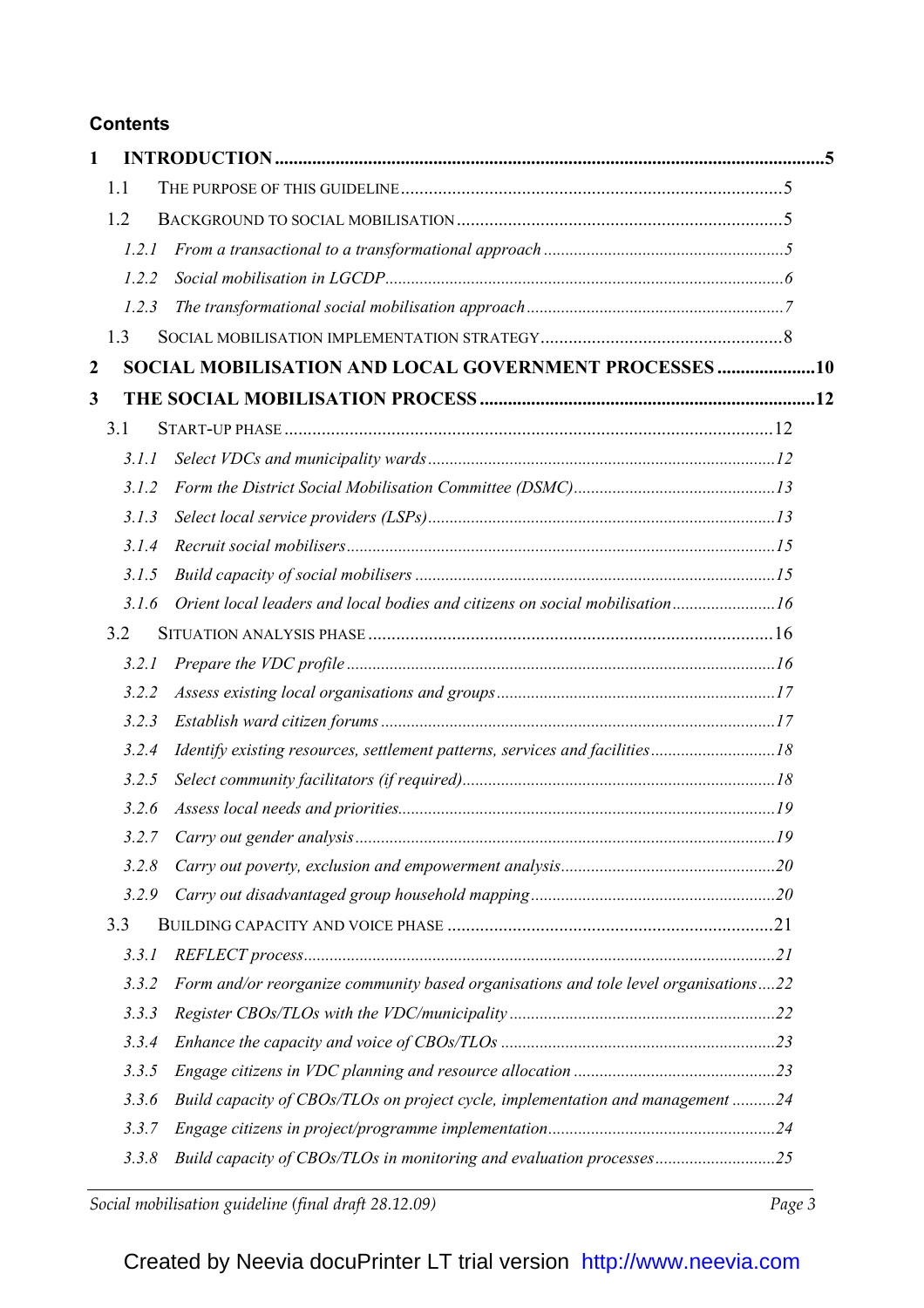|                         | 3.3.9 |                                                                                                                                                                                                                                                                                                                                       |  |
|-------------------------|-------|---------------------------------------------------------------------------------------------------------------------------------------------------------------------------------------------------------------------------------------------------------------------------------------------------------------------------------------|--|
|                         | 3.4   |                                                                                                                                                                                                                                                                                                                                       |  |
|                         | 3.4.1 |                                                                                                                                                                                                                                                                                                                                       |  |
|                         | 3.4.2 |                                                                                                                                                                                                                                                                                                                                       |  |
|                         | 3.4.3 |                                                                                                                                                                                                                                                                                                                                       |  |
|                         | 3.4.4 |                                                                                                                                                                                                                                                                                                                                       |  |
|                         | 3.4.5 |                                                                                                                                                                                                                                                                                                                                       |  |
|                         | 3.4.6 |                                                                                                                                                                                                                                                                                                                                       |  |
| $\overline{\mathbf{4}}$ |       |                                                                                                                                                                                                                                                                                                                                       |  |
|                         | 4.1   |                                                                                                                                                                                                                                                                                                                                       |  |
|                         | 4.2   |                                                                                                                                                                                                                                                                                                                                       |  |
|                         | 4.3   |                                                                                                                                                                                                                                                                                                                                       |  |
|                         | 4.4   |                                                                                                                                                                                                                                                                                                                                       |  |
|                         | 4.5   |                                                                                                                                                                                                                                                                                                                                       |  |
|                         | 4.6   |                                                                                                                                                                                                                                                                                                                                       |  |
|                         | 4.7   |                                                                                                                                                                                                                                                                                                                                       |  |
|                         | 4.8   |                                                                                                                                                                                                                                                                                                                                       |  |
|                         | 4.9   |                                                                                                                                                                                                                                                                                                                                       |  |
| 5                       |       | <b>IMPLEMENTATION AND MONITORING FOR SOCIAL MOBILISATION 33</b>                                                                                                                                                                                                                                                                       |  |
|                         | 5.1   |                                                                                                                                                                                                                                                                                                                                       |  |
|                         | 5.2   |                                                                                                                                                                                                                                                                                                                                       |  |
|                         | 5.3   | COORDINATION AND CAPACITY ENHANCEMENT OF LOCAL BODIES 33                                                                                                                                                                                                                                                                              |  |
|                         | 5.4   |                                                                                                                                                                                                                                                                                                                                       |  |
|                         | 5.5   |                                                                                                                                                                                                                                                                                                                                       |  |
|                         | 5.6   |                                                                                                                                                                                                                                                                                                                                       |  |
|                         | 5.7   |                                                                                                                                                                                                                                                                                                                                       |  |
|                         | 5.8   |                                                                                                                                                                                                                                                                                                                                       |  |
|                         | 5.8.1 | Criteria for monitoring social mobilisation at VDC and municipality levels34                                                                                                                                                                                                                                                          |  |
|                         | 5.8.2 | $\label{eq:nontrivial} \emph{Monitoring arrangements} \emph{} \emph{} \emph{} \emph{} \emph{} \emph{} \emph{} \emph{} \emph{} \emph{} \emph{} \emph{} \emph{} \emph{} \emph{} \emph{} \emph{} \emph{} \emph{} \emph{} \emph{} \emph{} \emph{} \emph{} \emph{} \emph{} \emph{} \emph{} \emph{} \emph{} \emph{} \emph{} \emph{} \emph{$ |  |
| 6                       |       |                                                                                                                                                                                                                                                                                                                                       |  |
|                         |       |                                                                                                                                                                                                                                                                                                                                       |  |
|                         |       |                                                                                                                                                                                                                                                                                                                                       |  |
|                         |       |                                                                                                                                                                                                                                                                                                                                       |  |
|                         |       | ANNEX 4: GENDER ANALYSIS/ACCESS, BENEFIT AND CONTROL ANALYSIS38                                                                                                                                                                                                                                                                       |  |
|                         |       |                                                                                                                                                                                                                                                                                                                                       |  |
|                         |       |                                                                                                                                                                                                                                                                                                                                       |  |
|                         |       |                                                                                                                                                                                                                                                                                                                                       |  |

Social mobilisation guideline (final draft 28.12.09)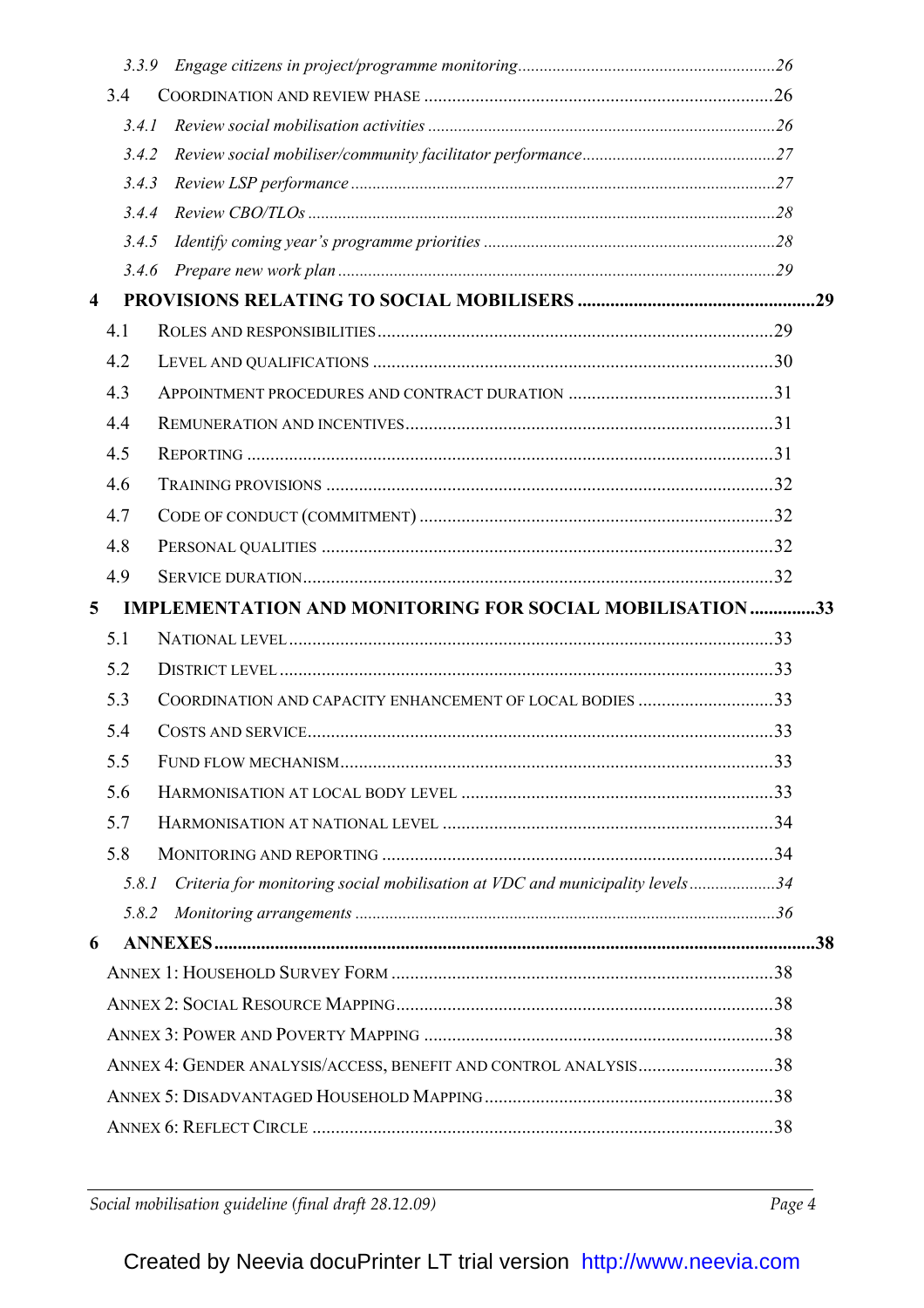# 1 INTRODUCTION

This chapter explains to purpose of this guideline. It then introduces the concept of social mobilisation and describes how it will be used to achieve the goals and objectives of the Local Governance and Community Development Programme (LGCDP).

The guideline was developed through:

- Interactive discussions between LGCDP, Ministry of Local Development (MLD) and its development partners
- Review of various documents and guidelines especially the social mobilisation review, Gender and Social Inclusion Strategy of MLD, the VDC Grant Operation Guideline 2064 and the LGCDP Programme Document
- Interviews with different stakeholders

## 1.1 The purpose of this guideline

- (i) To create a common understanding of the transformational approach to social mobilisation at all levels and by all stakeholders
- (ii) To ensure uniformity in approach to social mobilisation implementation by different local bodies (especially by VDCs, municipalities and DDCs)
- (iii) To support local bodies to implement social mobilisation in their respective VDCs and municipality wards
- (iv) To provide a tool for capacity building of social mobilisers

# 1.2 Background to social mobilisation

Nepal has a long tradition of social mobilisation. It has become an integral part of many development programmes and it has been recognised in the 10th Five-year Plan and the 3-year Interim Plan as a means for contributing to the national poverty reduction goal.

The aim of social mobilisation is empowerment and social transformation to improve people's lives through livelihoods enhancing activities and through better service delivery. Social mobilisation makes people more aware of their rights and responsibilities in society, and helps to break down social barriers especially for disadvantaged groups (DAGs). Is helps DAGs to develop linkages with local bodes and other service providers that can provide them with access to programmes, services and funds that addresses their specific issues, concerns and rights across all sectors.

## 1.2.1 From a transactional to a transformational approach

In Nepal social mobilisation has largely developed as a process for organising people into groups and supporting those groups. Such groups then become responsible for delivering services and mobilising resources (financial and human) for their members. This type of social mobilisation is sometimes called the transactional approach. It has been broadly successful in catering to the needs of group members and enhancing their livelihoods.

Poor and socially marginalised people have not always benefited from the transactional approach to social mobilisation. Specific barriers to their involvement in group activities and sharing of benefits have sometimes not been addressed. Now, since the Government of Nepal specifically aims to transform power structures and develop economic policies that favour disadvantaged groups (DAGs), including the poor, women, *Dalits*, *Madhesis* and *Janajatis*, citizens rights have become a major focus of all development programmes. Consequently a different approach to social mobilisation is needed.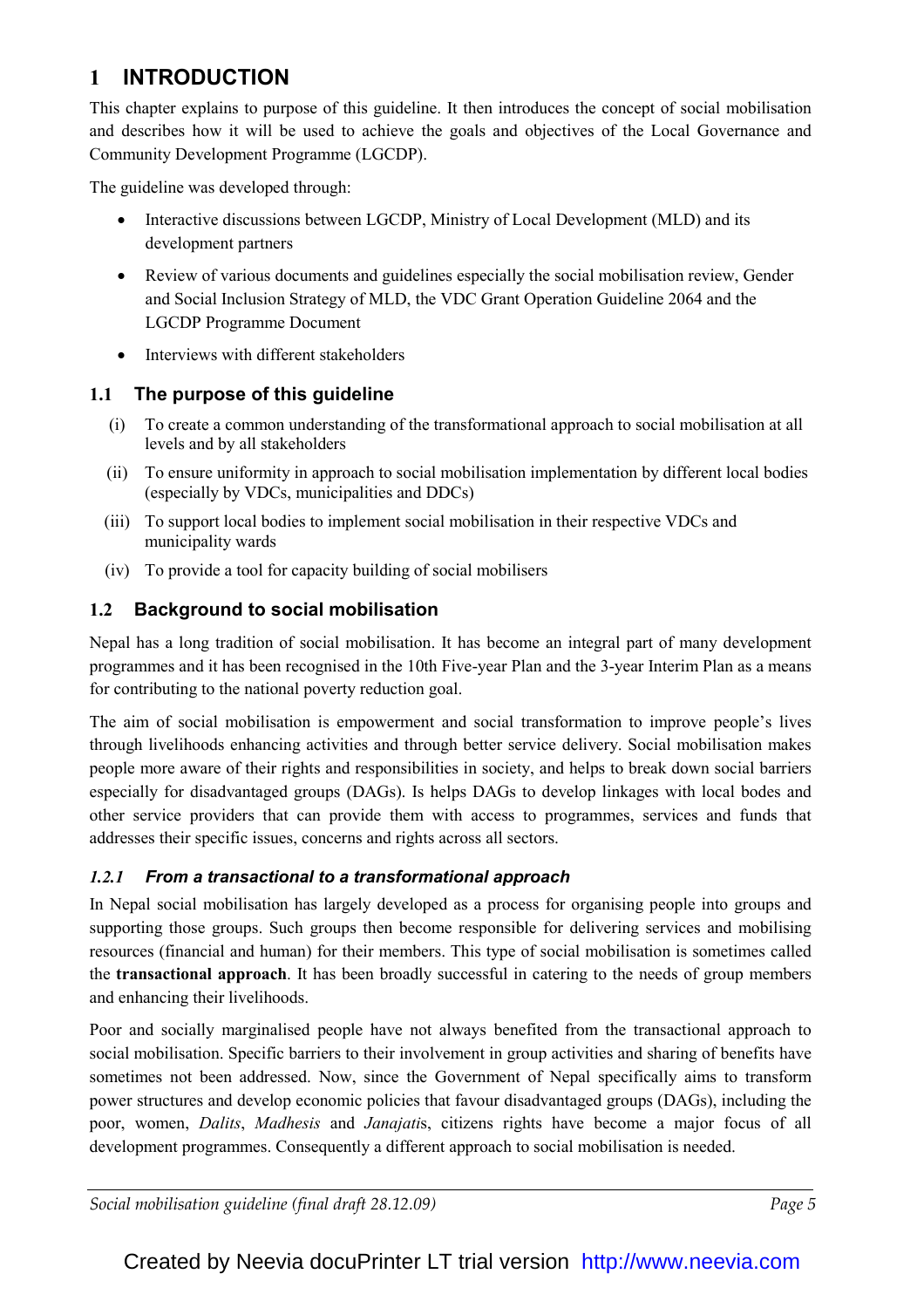The new focus for social mobilisation is on empowering all citizens to engage with the state, building their capacity to voice their views, to influence policy and development programmes according to their own priorities, to claim assets and services from government and to make local government and service providers accountable to them. This is called a transformational approach to social mobilisation (sometimes called citizen mobilisation). In some cases a combination of transactional and transformational approaches has been successfully developed.

| Key differences between the 2 approaches to social mobilisation                                                                                                                                      |                                                                                                                                                                                                    |  |  |  |  |  |
|------------------------------------------------------------------------------------------------------------------------------------------------------------------------------------------------------|----------------------------------------------------------------------------------------------------------------------------------------------------------------------------------------------------|--|--|--|--|--|
| <b>Transformational Approach</b>                                                                                                                                                                     | <b>Transactional Approach</b>                                                                                                                                                                      |  |  |  |  |  |
| Focus: Empowering citizens to build their voice,<br>claim assets and services and influence decisions<br>procedures and policies of institutions in favour of<br>citizens.                           | <b>Focus:</b> Group formation for service delivery, asset<br>creation, fund flow, savings and credit and skill<br>enhancement.                                                                     |  |  |  |  |  |
| <b>Process:</b> Helping citizens to understanding their<br>social, economic and political situation by<br>undertaking analysis of the underlying causes of<br>poverty and related REFLECT processes. | <b>Process:</b> Regarding the causes of poverty as being<br>largely a lack of resources, it uses limited<br>analytical tools for group formation such as social<br>mapping and well-being ranking. |  |  |  |  |  |

## 1.2.2 Social mobilisation in LGCDP

The goal of LGCDP is 'the promotion of inclusive local democracy, through local community-led development that enables the active engagement of citizens from all sections of society'. To do this LGCDP will support a series of actions and changes in the areas of:

- a) Assets and services. To increase access of all citizens especially for DAGs for basic livelihood assets (resources and services) that will improve their well-being.
- b) Voice influence and agency: To enhance the capacity of all citizens especially DAGs to build their voice and develop ability to influence decision affecting their lives and influence development in their VDCs/Municipalities/DDCs. This will pressurise the local government to respond to their voice and needs.
- c) Policies and Institutions: To influence and support to bring about changes in policy and rules in organisations/institutions such as existing practices, attitudes and behaviour that would be more supportive towards DAGs.
- d) Gender, equity and social inclusion: To raise awareness on gender, equity and social inclusion to access existing resources, services and opportunities for their development by bringing about changes to planning practices and equitable budget allocation. MLD has a Gender and Social Inclusion Strategy (GESI Strategy) and social mobilisation under LGCDP strongly reflects this.

The effectiveness of social mobilisation depends on bringing changes in these three dimensions of transformation (plus gender equity and social inclusion which underpin them all) is shown in Figure 1.

In LGCDP social mobilisation will be used to enhance the voice and active participation of citizens, local groups and communities to influence decision-making and use of resources by local government. It will enhance their agency to help individuals in accessing resources and assets for their livelihood improvement. Hence, the three dimensions of transformation are used as the basis for implementation, monitoring and evaluation of the social transformation programme in LGCDP.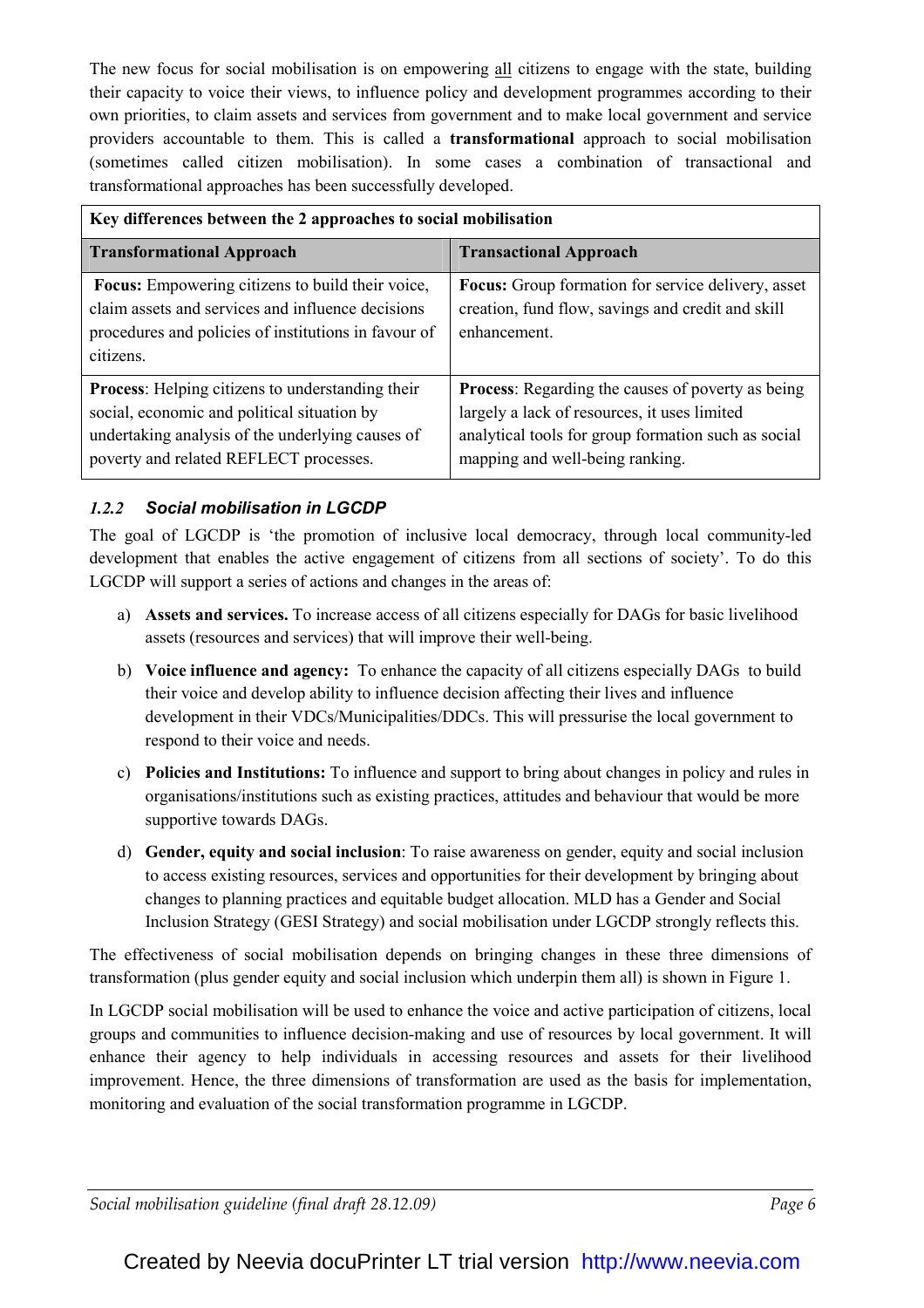## Figure 1 The three dimensions of transformation



Block grants and services provided from LGCDP through local bodies (VDCs and municipalities) create an interface between citizens and the state. At this interface social mobilisation through a transformational approach will be used to empower citizens, communities and community organisations interacting with local bodies to:

- a) Build their capacity and voice to enable them to participate in their own governance, to claim services and assets and to influence policies in their favour, and
- b) To hold local government accountable for responding and delivering services as per local needs and priorities and in an equitable manner

Social mobilisation in LGCDP supports the 'demand and voice' element (Figure 2). In addition, there are other LGCDP outputs that support local government to more effectively respond to these demands and deliver better services (response) and that put in place appropriate policies and institutions for decentralisation (enabling environment). These areas are beyond the scope of social mobilisation (and of these guidelines).

## 1.2.3 The transformational social mobilisation approach

LGCDP will adopt a transformational approach to social mobilisation. It will work at the level of VDCs and municipality wards. It will support all citizens, especially those from DAGs, to interact with local bodies and other service providers. It will help communities, especially DAGs, to voice their needs, foster their own community development and hold local government accountable for using public funds to deliver services they require (through use of block grants).

The expected outcomes from this transformational approach are that:

- Communities will have more influence on the equitable allocation and prioritisation of the resources of local government (including block grants) and those of other service providers
- Engagement and understanding of the communities (especially DAGs) in local body processes will be strengthened
- Communities (especially DAGs) will be able to hold local government and local service providers accountable for use of development funds

Figure 2: Social mobilisation in the LGCDP framework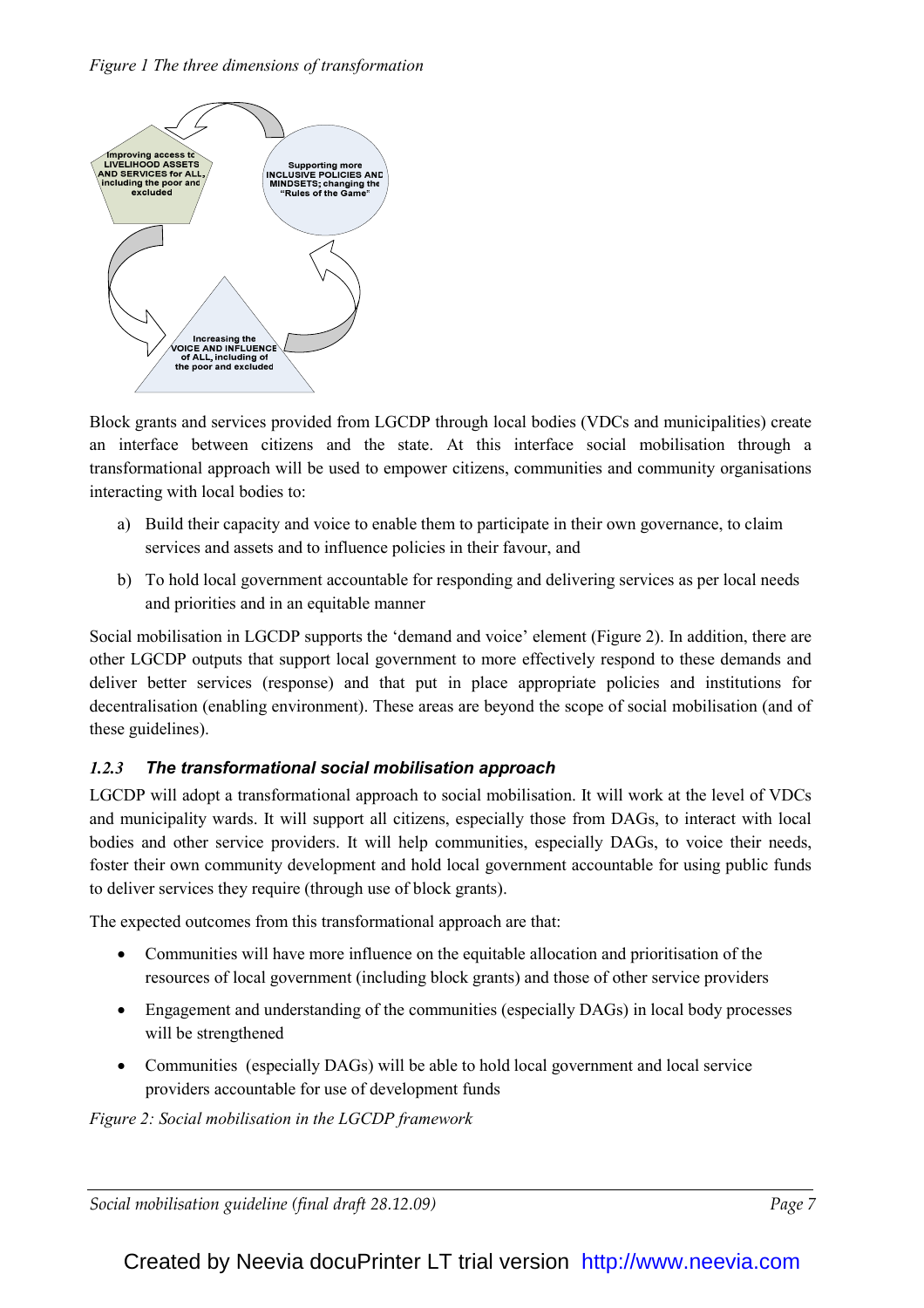

# 1.3 Social mobilisation implementation strategy

The implementation strategy for social mobilisation that has been agreed by MLD and LGCDP contains a number of key approaches. Many these draw on the GESI Strategy of MLD.

(i) VDC/ward coverage by social mobilisation. The social mobilisation programme will target all 3,915 VDCs and half of the wards of municipalities before the end of the programme in 2012.

Year 1: Approximately 1,500 VDCs will be covered (of these 529 will be the poorest VDCs) Year 2: 3,000 VDCs plus 50% of the 404 municipality wards will be covered Year 3: All remaining VDCs and the remaining 50% of municipality wards will be covered

- (ii) Pro-poor targeting: First priority will be given to category 4 VDCs and then subsequently to categories 3a, 3b and 2 (the LGCDP Programme document defines these).In municipalities, priority for social mobilisation will be least developed wards (these have not yet been categorised). The GESI Strategy of MLD specifies that 25% of VDC development grant will be allocated for women and socially excluded.
- (iii) Adopting a transformational approach: LGCDP will adopt a transformational approach. It will concentrate on organising and empowering citizens and communities: to participate in local body planning; to influence the equitable allocation and prioritisation of local government resources; to actively engage in local government processes; and to hold local government to account.
- (iv) Implementing social mobilisation through independent service providers: Social mobilisation services will be carried out by outsourcing them to independent local service providers. Service providers will be selected by District Social Mobilisation Committees (DSMCs) on a competitive basis. Service providers will recruit social mobilisers based on criteria given by these guidelines. There will usually be one social mobiliser posted in each VDC and one in each municipality ward.

Social mobilisation guideline (final draft 28.12.09) Social mobilisation graphs are page 8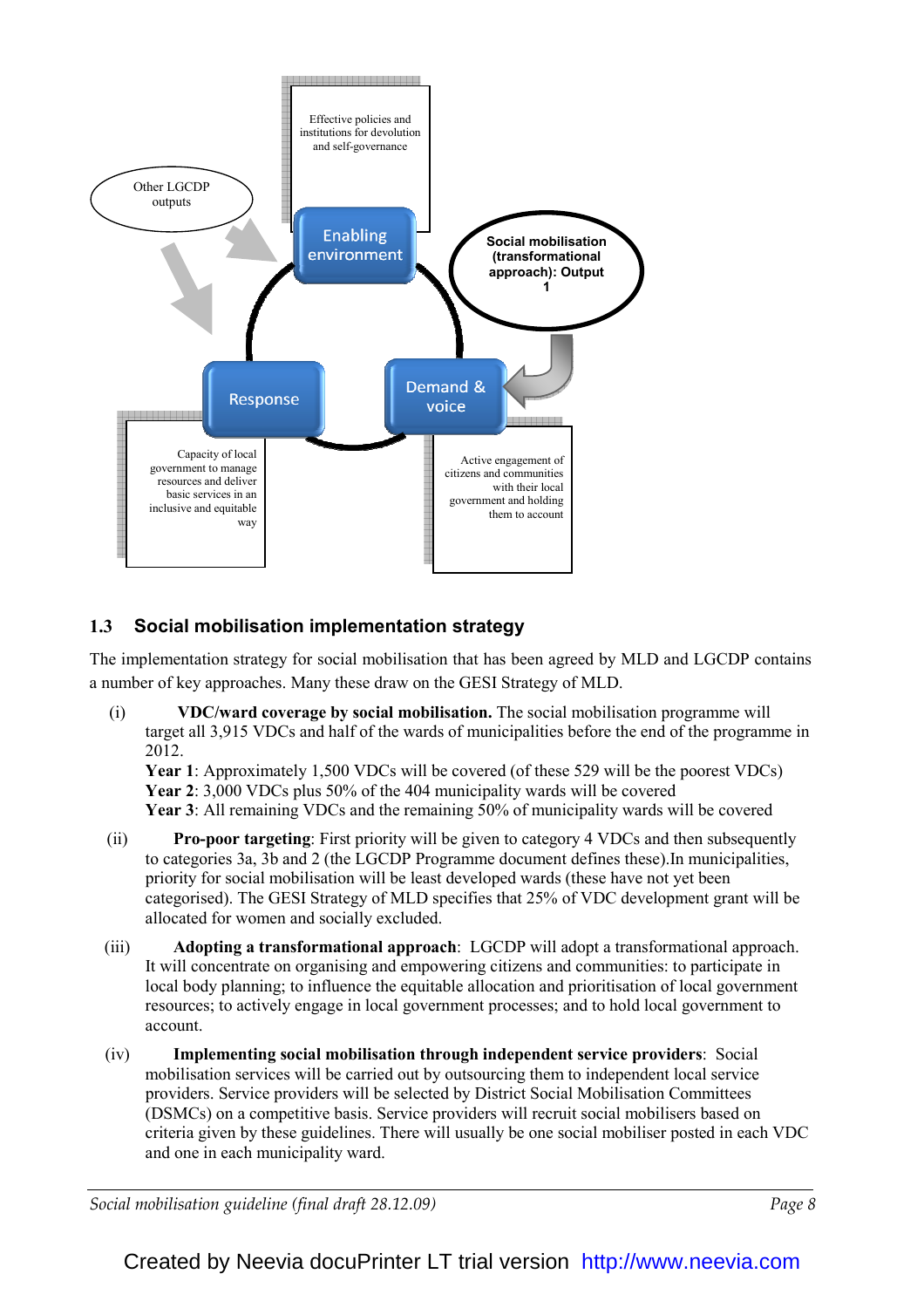- (v) Strengthening capacity of social mobilisers/service providers and having an agreed Code of Conduct. Social mobilisers will work as frontline workers for social mobilisation. Their knowledge, skills and attitudes will be enhanced by a national service provider who will provide capacity building/training for them including:
	- a. Pre-job training. For training on the transformational approach and based on job descriptions of social mobilisers after their appointment. No social mobilisers will be deputed for work until they have undergone this pre-job training.
	- b. On-the-job training. To bring clarity in the practices/methods to be adopted by social mobilisers while moving from the first stage to the second stage after joining the job. This on-the-job training will be organised as needed.
	- c. Providing back stopping. District service providers will provide backstopping to their social mobilisers through on-site coaching, mentoring and regular meetings and communication.
	- d. Code of conduct. This is described in part 4.7
- (vi) Enhancing capacities of individuals and communities. Service providers/social mobilisers will enhance the capacities of citizens especially of poor and excluded people to increase their voice and choices in decision making and resource allocation. They will do this by providing training and facilitation, information sharing, situation analysis, power analysis, REFLECT, etc. based on best-practice and experiences. Thus marginalised groups can assert their rights and hold local bodies accountable.
- (vii) Strengthening the capacity of DDCs. The Local Self Governance Act (LSGA) envisages greater convergence of local service provision coordinated by local bodies. The LGCDP approach is to strengthen the capacity of the DDC (through the DSMC) to coordinate all social mobilisation activities in the district.
- (viii) Including non-group members or left-out households. Many types of groups have been formed in the past but invariably some households are left out for different reasons (e.g. the apathetic attitudes of people, their geographical location, insufficient income for saving, unattractive or inappropriate programme benefits, weak capacity, deliberate social exclusion etc.). Service providers/social mobilisers will include these people in the process of planning, implementing and decision-making of VDCs/municipalities by ensuring their representation in such processes.
- (ix) Harmonising different agencies for coordination of social mobilisation. DDCs/VDCs and municipalities will conduct institutional and organisational mapping exercises to understand the number, areas of activity, roles, reach and effectiveness in geographical working areas of relevant organisations. VDCs will retain such information and can thus request a range of different programmes and agencies to provide their support accordingly. Social mobilisers will play a key role in this by promoting and extending the transformational approach to these agencies following these consultations.
- (x) Coordinating LGCDP social mobilisation process with those of other programmes, line agencies, I/NGOs etc. This will be done by sharing information and monitoring and will help to avoid duplication and/or concentration of social mobilisation in one area/settlement. Better coordination will improve the following:
	- Accountability
	- Social mobilisation
	- Linkages
	- Joint planning
	- Resource sharing
- (xi) Working with elites. Elites can impede or support bringing DAGs into the mainstream. They can also obstruct or help with programme implementation. LSPs and social mobilisers will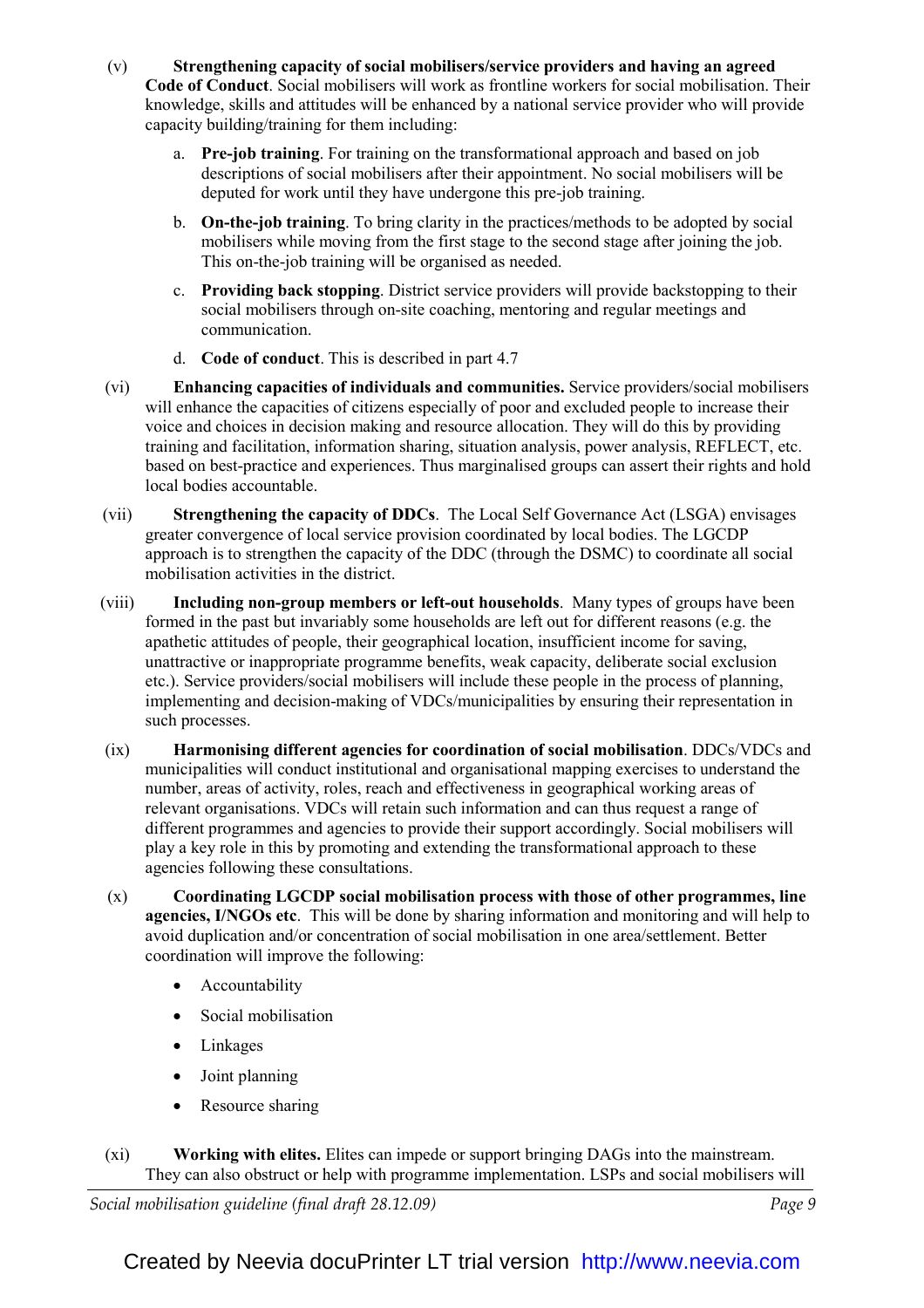pay particular attention to involving elites in LGCDP – helping them to become better oriented towards DAGs and for making them into 'champions of the poor'.

(xii) Involvement in micro-credit. Micro-credit requires a different set of knowledge, skills and inputs which are beyond the scope of LGCDP's social mobilisation. Thus under LGCDP social mobilisation does not support micro-credit and savings schemes related initiatives. If communities demand such support, then social mobilisers will help them to establish linkages with appropriate organisations to provide this support. This part of the strategy will be evaluated annually during the NAC meeting.

# 2 Social mobilisation and local government processes

Local bodies (VDCs, municipalities and DDCs) are constituted under the provisions of the Local Self-Governance Act 2055 (LSGA) and Regulations 2056. Effective and democratic local governance aims to engage all citizens (including indigenous people, Dalits, madhesis and other excluded groups) in the governance processes implemented through these bodies to promote social justice and equitable allocation and distribution of development resources.

LSGA makes provision for a participatory approach to local governance. There are a series of planning steps that take place throughout the annual planning cycle. In this process, social mobilisation is used to empower poor and excluded groups of citizens at *basti* (settlement) and *tole* (neighbourhood) levels by first engaging them in VDC/municipality ward planning processes and later in the use and mobilisation of available resources at VDC/municipality ward level.

The needs and priorities of citizens are forwarded from individuals to settlement (tole) level; from settlement level to ward level; and from ward level to VDCs/municipalities.

To do this, citizens at community and ward level need to be aware of local body planning processes and how resources are allocated so they can engage and voice their views in an appropriate way. Social mobilisation therefore synchronise with local body planning and implementation processes. This will be done by building awareness and capacity and by establishing ward citizens forums (WCFs). Through this process of engagement and voice, local bodies will become more accountable to citizens.

Table 1 shows how social mobilisation will link with different stages of the local body participatory planning process to ensure voice and accountability.

It is important that social mobilisation builds on existing local government processes and guidelines including:

| • Guidelines for social and public audit of MLD<br>(2065)    | • Expanded VDC block grant guidelines (latest<br>version)            |
|--------------------------------------------------------------|----------------------------------------------------------------------|
| • Guidelines for public hearings                             | • LGCDP programme document (2009)                                    |
| • Gender budget auditing                                     | • Citizen mobilisation in Nepal. A report by<br><b>HURDEC</b> (2009) |
| • MLD gender, equity and social inclusion<br>(GESI) strategy |                                                                      |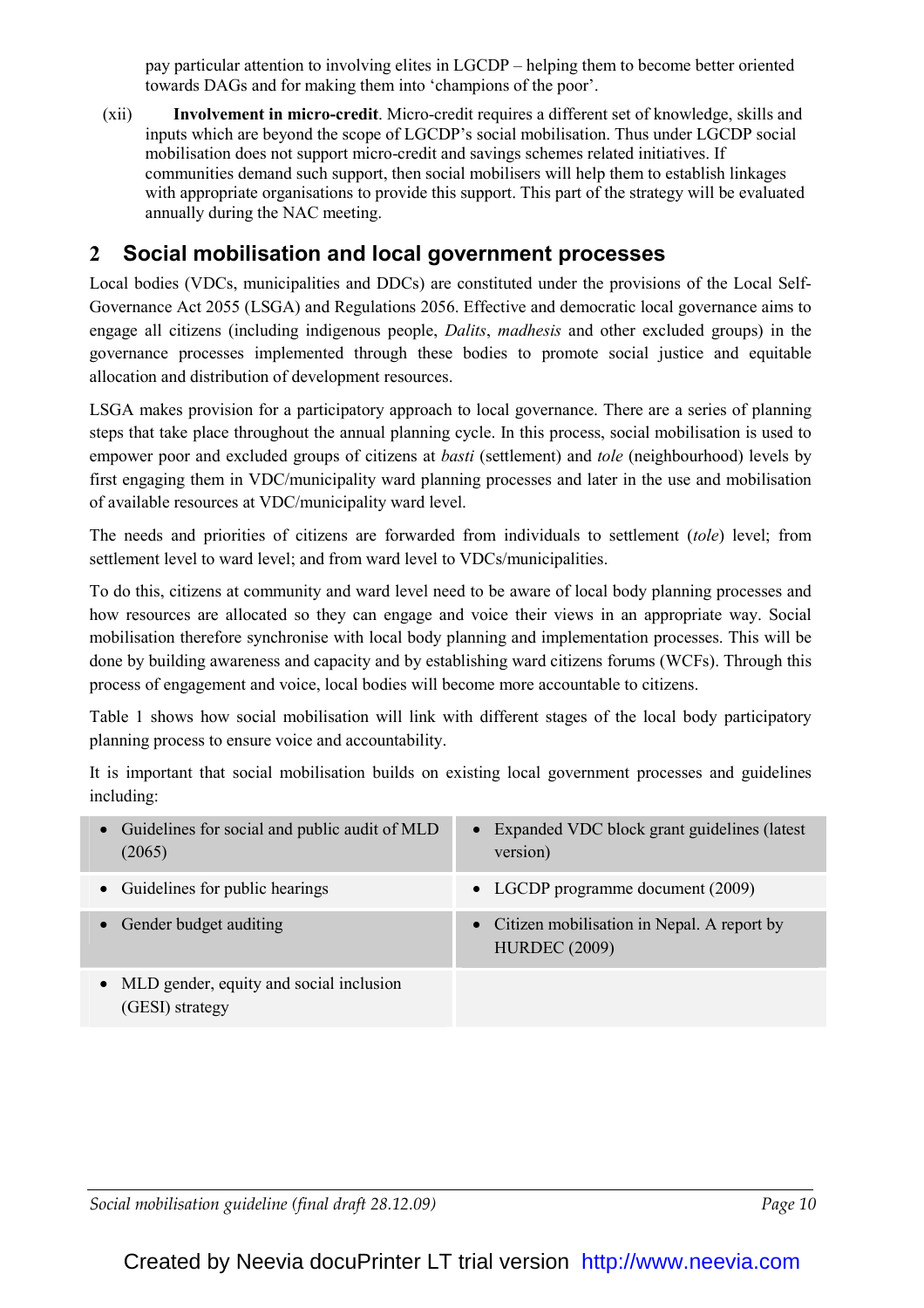|                                                | Jul                                                                                                                                                                                                                                                                     | Aug                                                                              | Sep                                       | Oct                                                                                                | Nov                                                                                                                                                                                                                                                                                                                          | Dec                 | Jan                                                                                                                                                                                                                                                                                                                                                                                                     | Feb               | Mar      | Apr      | May      | Jun     |
|------------------------------------------------|-------------------------------------------------------------------------------------------------------------------------------------------------------------------------------------------------------------------------------------------------------------------------|----------------------------------------------------------------------------------|-------------------------------------------|----------------------------------------------------------------------------------------------------|------------------------------------------------------------------------------------------------------------------------------------------------------------------------------------------------------------------------------------------------------------------------------------------------------------------------------|---------------------|---------------------------------------------------------------------------------------------------------------------------------------------------------------------------------------------------------------------------------------------------------------------------------------------------------------------------------------------------------------------------------------------------------|-------------------|----------|----------|----------|---------|
| <b>Months</b>                                  | Asar-                                                                                                                                                                                                                                                                   | Shrawan-                                                                         | Bahdo-                                    | Asoj-                                                                                              | Kartik-                                                                                                                                                                                                                                                                                                                      | Mangsir-            | Poush-                                                                                                                                                                                                                                                                                                                                                                                                  | Magh-             | Phalgun- | Chaitra- | Baisakh- | Jestha- |
|                                                | Shrawan                                                                                                                                                                                                                                                                 | Bhado                                                                            | Asoj                                      | Kartik                                                                                             | Mangsir                                                                                                                                                                                                                                                                                                                      | Poush               | Magh                                                                                                                                                                                                                                                                                                                                                                                                    | Phalgun           | Chaitra  | Baisakh  | Jestha   | Asar    |
|                                                |                                                                                                                                                                                                                                                                         |                                                                                  |                                           |                                                                                                    |                                                                                                                                                                                                                                                                                                                              |                     |                                                                                                                                                                                                                                                                                                                                                                                                         |                   |          |          |          |         |
|                                                |                                                                                                                                                                                                                                                                         |                                                                                  |                                           |                                                                                                    |                                                                                                                                                                                                                                                                                                                              |                     |                                                                                                                                                                                                                                                                                                                                                                                                         |                   |          |          |          |         |
|                                                |                                                                                                                                                                                                                                                                         |                                                                                  |                                           |                                                                                                    |                                                                                                                                                                                                                                                                                                                              |                     |                                                                                                                                                                                                                                                                                                                                                                                                         |                   |          |          |          |         |
| <b>VDC</b>                                     |                                                                                                                                                                                                                                                                         | Settlement (basti), ward and VDC level review and collection of issues,          |                                           |                                                                                                    |                                                                                                                                                                                                                                                                                                                              |                     |                                                                                                                                                                                                                                                                                                                                                                                                         | Send              |          |          |          |         |
|                                                |                                                                                                                                                                                                                                                                         |                                                                                  | requirements and priorities               |                                                                                                    |                                                                                                                                                                                                                                                                                                                              |                     | <b>VDC</b>                                                                                                                                                                                                                                                                                                                                                                                              | plans to          |          |          |          |         |
| planning                                       |                                                                                                                                                                                                                                                                         |                                                                                  |                                           |                                                                                                    | Project identification and                                                                                                                                                                                                                                                                                                   |                     | council                                                                                                                                                                                                                                                                                                                                                                                                 | Ilaka and         |          |          |          |         |
| time-line                                      |                                                                                                                                                                                                                                                                         |                                                                                  |                                           |                                                                                                    | prioritisation                                                                                                                                                                                                                                                                                                               |                     |                                                                                                                                                                                                                                                                                                                                                                                                         | District          |          |          |          |         |
| <b>DDC</b>                                     |                                                                                                                                                                                                                                                                         |                                                                                  |                                           |                                                                                                    |                                                                                                                                                                                                                                                                                                                              | Planning workshops, |                                                                                                                                                                                                                                                                                                                                                                                                         | Ilaka level       | DDC      |          |          |         |
| planning                                       |                                                                                                                                                                                                                                                                         |                                                                                  |                                           |                                                                                                    |                                                                                                                                                                                                                                                                                                                              | central directives, |                                                                                                                                                                                                                                                                                                                                                                                                         | committee meeting | council  |          |          |         |
| time-line                                      |                                                                                                                                                                                                                                                                         |                                                                                  |                                           |                                                                                                    |                                                                                                                                                                                                                                                                                                                              | budget ceiling set  |                                                                                                                                                                                                                                                                                                                                                                                                         |                   |          |          |          |         |
|                                                |                                                                                                                                                                                                                                                                         |                                                                                  |                                           |                                                                                                    |                                                                                                                                                                                                                                                                                                                              |                     |                                                                                                                                                                                                                                                                                                                                                                                                         |                   |          |          |          |         |
|                                                |                                                                                                                                                                                                                                                                         | <b>Situation analysis</b><br><i>(information)</i><br>collection and<br>analysis) |                                           | <b>Building capacity and voice</b>                                                                 |                                                                                                                                                                                                                                                                                                                              |                     | Engaging with local government planning and<br><b>Situation analysis</b><br>decision-making processes<br>(monitoring)                                                                                                                                                                                                                                                                                   |                   |          |          |          |         |
| <b>Social</b><br>mobiliser<br>tasks &<br>roles | Analyse situation<br>$\bullet$<br>(gather<br>information<br>through<br>participatory<br>processes)<br>Review progress<br>$\bullet$<br>(of previous year)<br>Organise poor and excluded citizens to<br>$\bullet$<br>engage with ward citizens forums and<br>local bodies |                                                                                  | Build<br>$\bullet$<br>planning<br>budgets | household level<br>capacity &<br>ward citizen<br>forum capacity<br>for local body<br>processes and | Facilitate settlement, ward and VDC level<br>$\bullet$<br>prioritisation<br>Analysis and documentation of<br>$\bullet$<br>information gathering<br>$\bullet$<br>and uphold interests of DAGs in their<br>prioritisation at IPC and VDC<br>Facilitate VDC council and IPC to<br>$\bullet$<br>respond to ward citizens forums. |                     | Support citizens to follow up their<br>$\bullet$<br>priorities e.g. in DDC meetings<br>Facilitate public auditing of projects<br>$\bullet$<br>Support IPC in their monitoring<br>Facilitate ward citizens forums to bargain<br>Document lessons learnt<br>Facilitate IPC and ward citizens forums<br>$\bullet$<br>and individual citizens to engage in<br>monitoring review and auditing of<br>projects |                   |          |          |          |         |

Table 1 Local body planning, implementing and monitoring process and social mobilisation tasks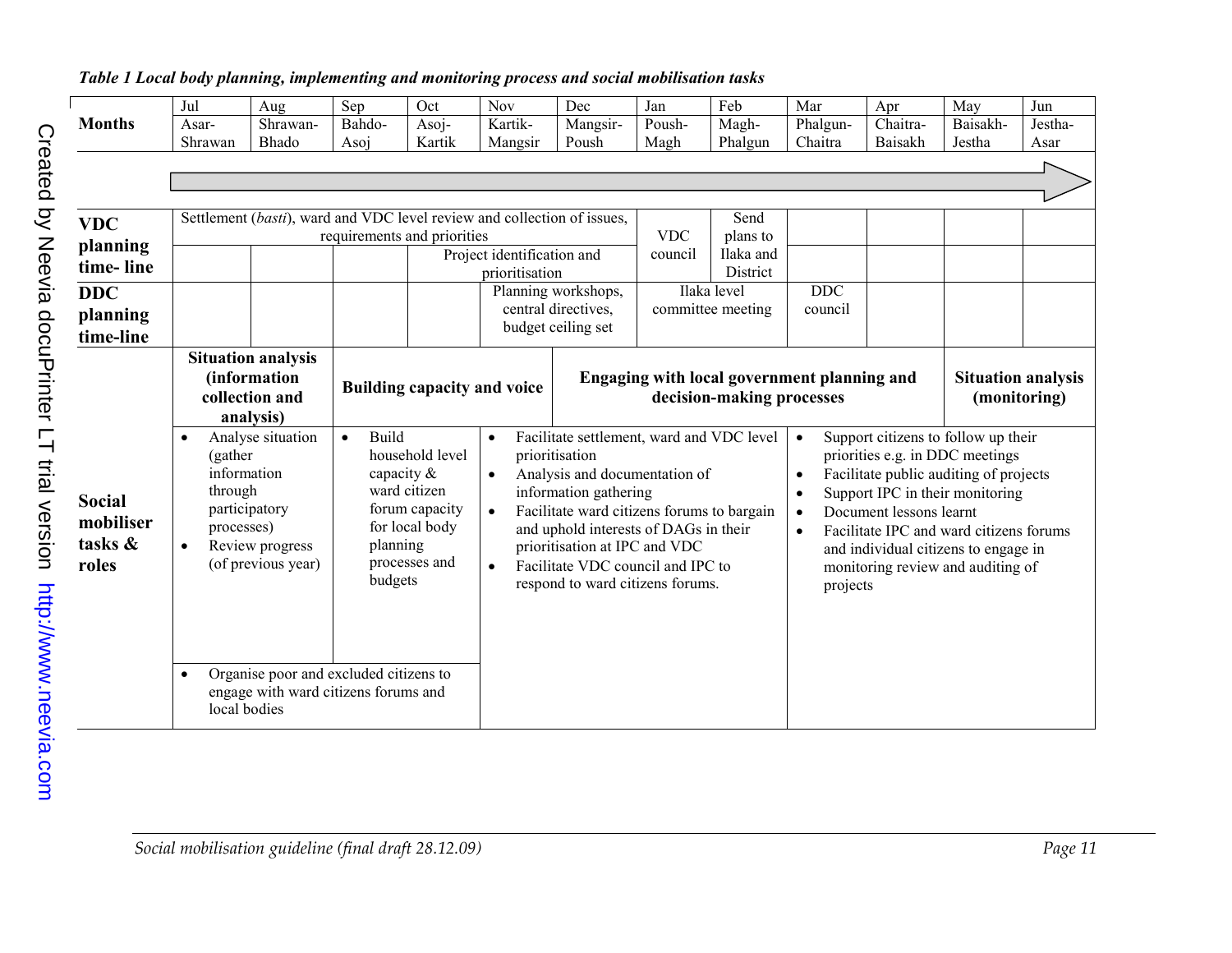Figure 3 The social mobilisation process (numbers refer to the text)



# 3 THE SOCIAL MOBILISATION PROCESS

This chapter deals with the process of social mobilisation which has been divided into 4 phases (Figure 3).

- 1. Start-up phase
- 2. Situation analysis phase
- 3. Building capacity and voice phase
- 4. Accountability, coordination and review phase

Each phase is divided into separately described steps. Normally step should be carried out sequentially but in some cases several steps can be carried out at the same time.

Unless otherwise mentioned, it is assumed that responsibility for most of the steps (tasks) lies with social mobilisers working in their VDCs/municipalities.

# 3.1 Start-up phase

This is the preliminary phase. At the end of this phase social mobilisers will be in place in selected VDCs and municipality wards with the capacity, attitude and understanding to implement the remaining phases.

# 3.1.1 Select VDCs and municipality wards

The GESI strategy of MLD is to give priority to the most disadvantaged VDCs/municipality wards. These are identified through a national-level process where VDCs fall into 4 main categories: Very high concentration of DAGs (4); High concentration of DAGs (3b); medium concentration of DAGs (3a); low concentration of DAGs (2) and very low concentration of DAGs (1). Initially, only those VDCs/municipality wards in categories 4 and 3 will be selected for social mobilisation in LGCDP. Municipality wards have not yet been categorised under this system.

Social mobilisation guideline (final draft 28.12.09) Social mobilisation guideline (final draft 28.12.09)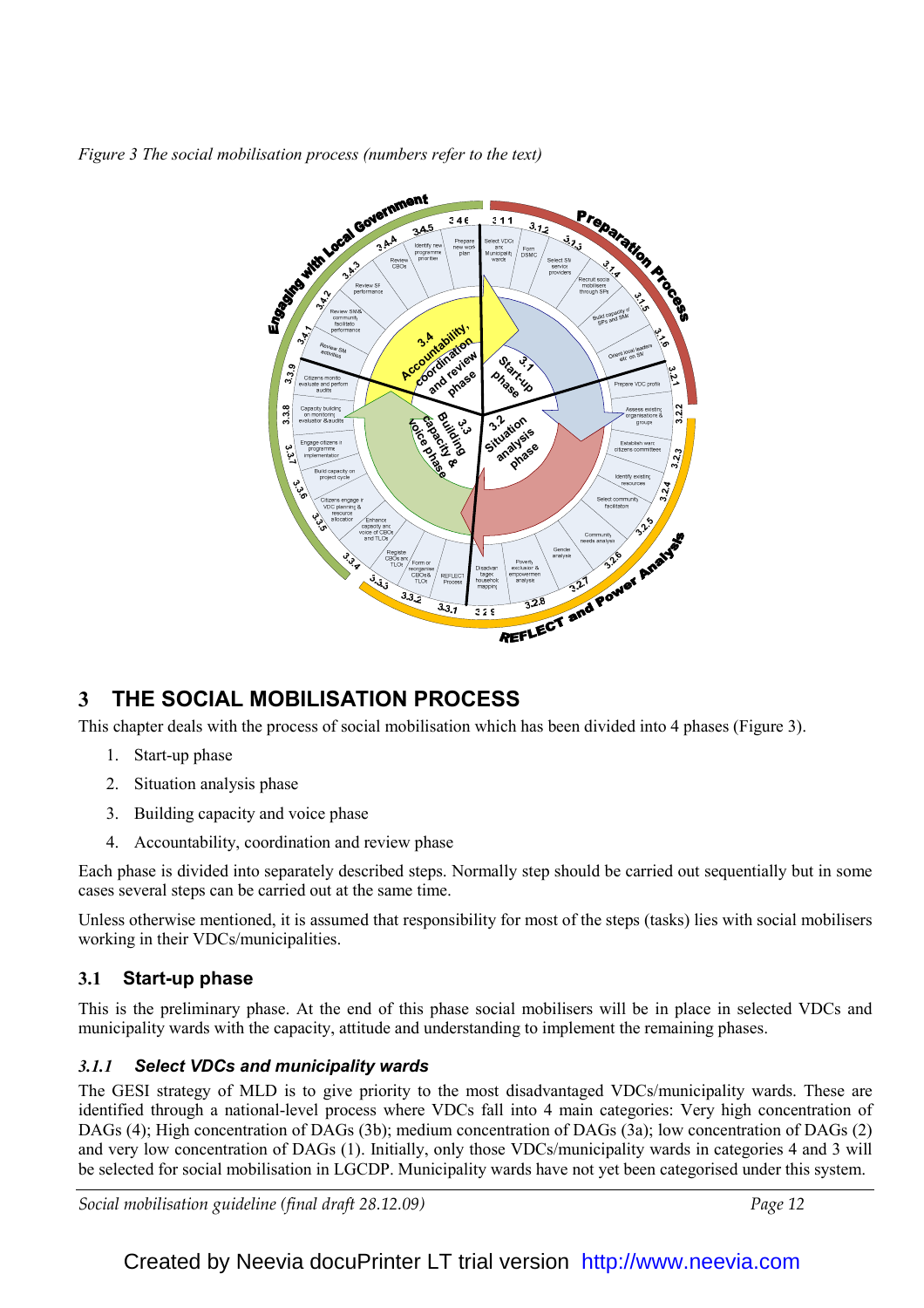## OUTPUT OF THIS STEP:

A list of priority VDCs and municipality wards where LGCDP will operate

## 3.1.2 Form the District Social Mobilisation Committee (DSMC)

#### Responsibility: DDC and District Facilitator (LGCDP)

The DSMC is responsible for social mobilisation in the district. It will have 5-7 members selected in an inclusive and transparent way. Members will be selected from: the VDC/municipality federation; the gender mainstreaming committee of the DDC; WDO; civil society; child club network representatives; and indigenous and excluded groups such as Dalits, muslims, madhesis. The DSMC is convened by the local development officer of the DDC (until local elections have taken place).

The committee will meet before the social mobilisation process starts, to hire the service providers (Step 3.1.3). Subsequently, the DSMC will regularly (not less than quarterly) to take stock of the social mobilisation process carried out by selected service providers and review progress and monitoring reports provided. The member secretary of the DSMC will be the District Facilitator (hired by LGCDP).

In every district LGCDP will post a District Facilitator. District facilitators are the local representatives of LGCDP and will carry out a range of tasks – some of which are directly linked with social mobilisation processes (see Box)

#### Roles and responsibilities of the DSMC

- Take overall lead and having an overview of social mobilisation at district level
- Select service providers for providing social mobilisation services to VDCs/wards through a transparent and competitive process
- Coordinate with other social mobilisation agencies for harmonising their activities in the district
- Monitor the progress of local service providers and give feed-back as required
- Maintain close links with local bodies (DDC/VDC/municipality) for financial support, fund transfer and implementation of social mobilisation
- Provide progress reports to concerned local bodies and cluster offices of LGCDP
- Ensure timely disbursement of funds for social mobilisation in the district
- Conduct social mobilisation agency mapping in the district

## OUTPUT OF THIS STEP:

An established DSMC with 5-7 members selected through an inclusive and transparent process

## 3.1.3 Select local service providers (LSPs)

Responsibility: DSMC

#### Role of the District Facilitator

- Coordinate LGCDP activities at district level
- Act as member secretary of the DSMC and assist in forming DSMC (if required)
- Provide advice on social mobilisation in the district
- Report progress on social mobilisation to the DSMC (including collecting and analysing indicators from LSPs)
- Monitor LSPs and SMs in the district
- $Page 13$ • Assist in building linkages between LSPs/SMs and district line agencies
	- Assist in linking LSPs with NSPs
- 
- Created by Neevia docuPrinter LT trial version <http://www.neevia.com>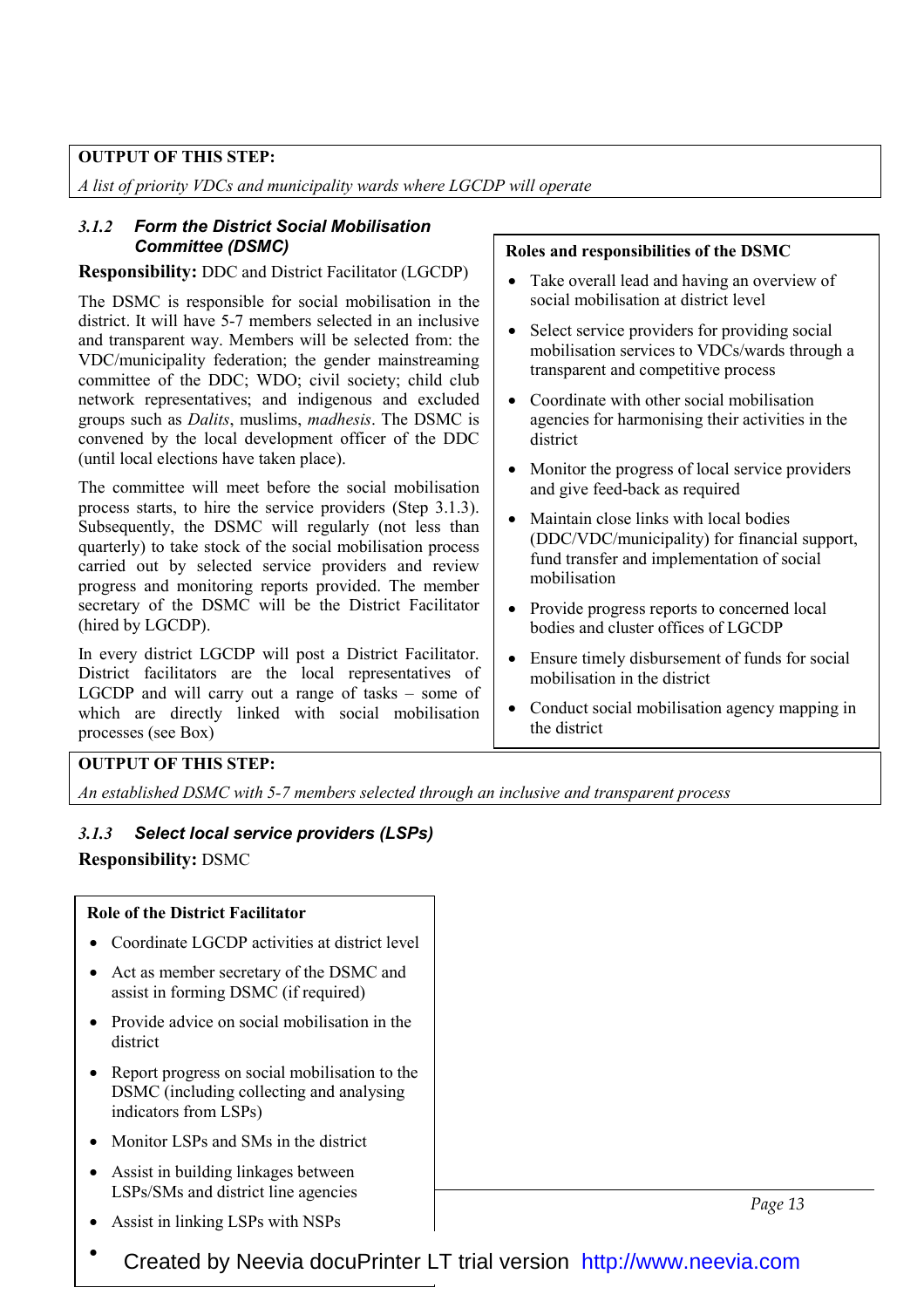## Tasks of LSPs

LSPs are accountable to the DSCM. Their tasks are:

- Implement and manage LGCDP social mobilisation at grass roots level
- Hire and recruit appropriate social mobilisers (see step 3.1.4) including: setting criteria for recruitment; advertising vacancies; conducting interviews; selection.
- Orient social mobilisers, concerned stakeholders and community members on the objectives of LGCDP and the transformational social mobilisation approach
- Provide training for social mobilisers based on capacity needs assessment
- Provide backstopping to social mobilisers working in the field including feedback, coaching and moral support
- Act as resource persons for training carried out by the NSP including, awareness raising and advocacy, using PRA tools and techniques, DAG household mapping, power analysis, gender analysis, poverty analysis, needs assessment, REFLECT process, public audit and hearing etc. (some of these tools and techniques are described in the Annexes)
- Coordinate with other agencies providing social mobilisation and other services in the district
- Liaise with local bodies (DDC, VDC and Municipality) during planning and implementation processes, to ensure that social mobilisers are being effective at grass roots level
- Guide, support, monitor and evaluate social mobilisers (including performance monitoring)
- Regularly report on the progress of social mobilisation to the DSMC (including the budget

#### To select local service providers for each district who will have direct responsibility for management of social mobilisers and their implementation of the social mobilisation service at grass roots level.

#### **Process**

LSPs will be selected through an open competitive process by the DSMC. The National Service Provider (NSP) can be invited to participate in this process with the DSMC. The number of LSPs for each district will be determined by the DSMC based on the area to be covered, geographical separation, population, and interest and availability of experienced service providers in the district. The approximate costs of social mobilisation services shall be in accordance with the LGCDP document and all service contracts will be in accordance with prevalent law.

Before selecting LSPs under LGCDP, an assessment of the existing social mobilisation agencies already operating will be undertaken to identify possible areas of collaboration and synergy.

## Criteria for selection

- Locally based (normally NGOs, civil society bodies, consultancy firms, LDF/MDF etc. already established in the district)
- Experience of local governance and social mobilisation processes
- Experience of managing and administering teams in remote and geographically isolated areas
- Knowledgeable and with practical experience of the transformational approach to social mobilisation
- Committed to the transformational approach to social mobilisation in LGCDP (see part 1.2.2) and willing to work with poor, women and DAGs in remote areas.

## Selection process for LSPs

- Notice for selection of LSPs will be disseminated through print media (local newspapers) and also FM radio.
- Applications will be requested (in writing) as per the notice, from organisations interested in providing SM services in the district.
- Experience of local body processes and the transformational social mobilisation approach is an advantage.
- Applications will be screened by DSMC based on the criteria above.

## Duration of services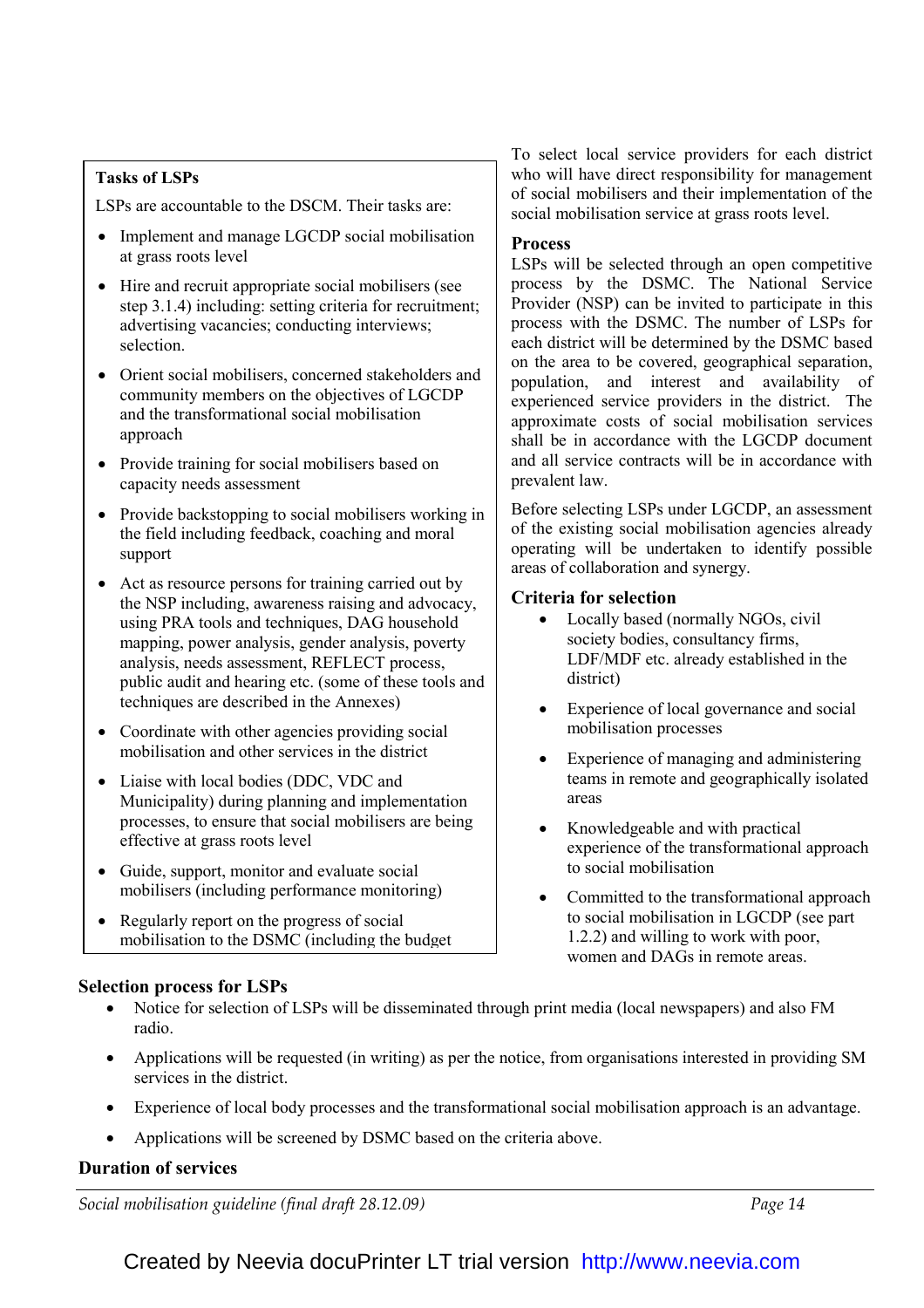Service providers will be hired for the total project period of LGCDP but with the provision that services can be terminated if necessary, based on performance evaluation.

## OUTPUT OF THIS STEP:

One or more LSPs for each district, identified and hired by the DSMC through a contractual process.

## 3.1.4 Recruit social mobilisers

## Responsibility: LSPs

LSPs will recruit social mobilisers to undertake grass roots level implementation of social mobilisation in their respective VDCs/municipality wards. Experience has shown that individual social mobilisers who are disempowered themselves cannot challenge existing power structures unless strongly supported by LSPs and others – both morally and technically. This needs to be considered during social mobilise recruitment.

## Hiring process

- Social mobilisers will be hired and recruited by service providers, within the criteria provided by these guidelines, at the rate of one per VDC or municipality ward. Exceptions (e.g. where geographical areas or populations are very large) can be made with the agreement of the DSMC
- Notice of vacancies for social mobilisers will be disseminated through print media (local newspapers) and FM radio
- Applications will be requested (in writing) as per the notice, from persons meeting the required specifications and criteria and by a given date.
- Preference in recruitment will be given to local women and local persons from *Dalit, Janjati* and other DAGs in the district. Knowledge of local body processes and the transformational social mobilisation approach is also desirable.
- Applications will be screened by LSPs based on the following criteria: experience in development work and the social mobilisation process; understanding of transformational approach to social mobilisation; knowledge of local body planning processes; commitment; attitude; knowledge of issues of women, poor and DAGs; willingness to work in remote areas with poor and DAGs
- A written exam and interview will be conducted by the LSP

## Length of service

Social mobilisers can be hired for the whole LGCDP period but their services can be terminated by LSPs in the event of poor performance based on routine evaluation and monitoring.

#### Role of social mobiliser

Chapter 4 gives full details of the roles and tasks of social mobilisers. Details of the required level and grade, knowledge, competency, provision, remuneration, training provision, code of conduct, qualities, and service duration are also described.

## OUTPUT OF THIS STEP:

Social mobilisers recruited for each participating VDC/municipality ward and hired through a contract with the selected LSPs (s) for the district.

## 3.1.5 Build capacity of social mobilisers

## Responsibility: NSP and LSPs

To build capacity of social mobilisers to enable them to follow a transformational approach (this may be different from approaches with which they are already familiar)

#### Process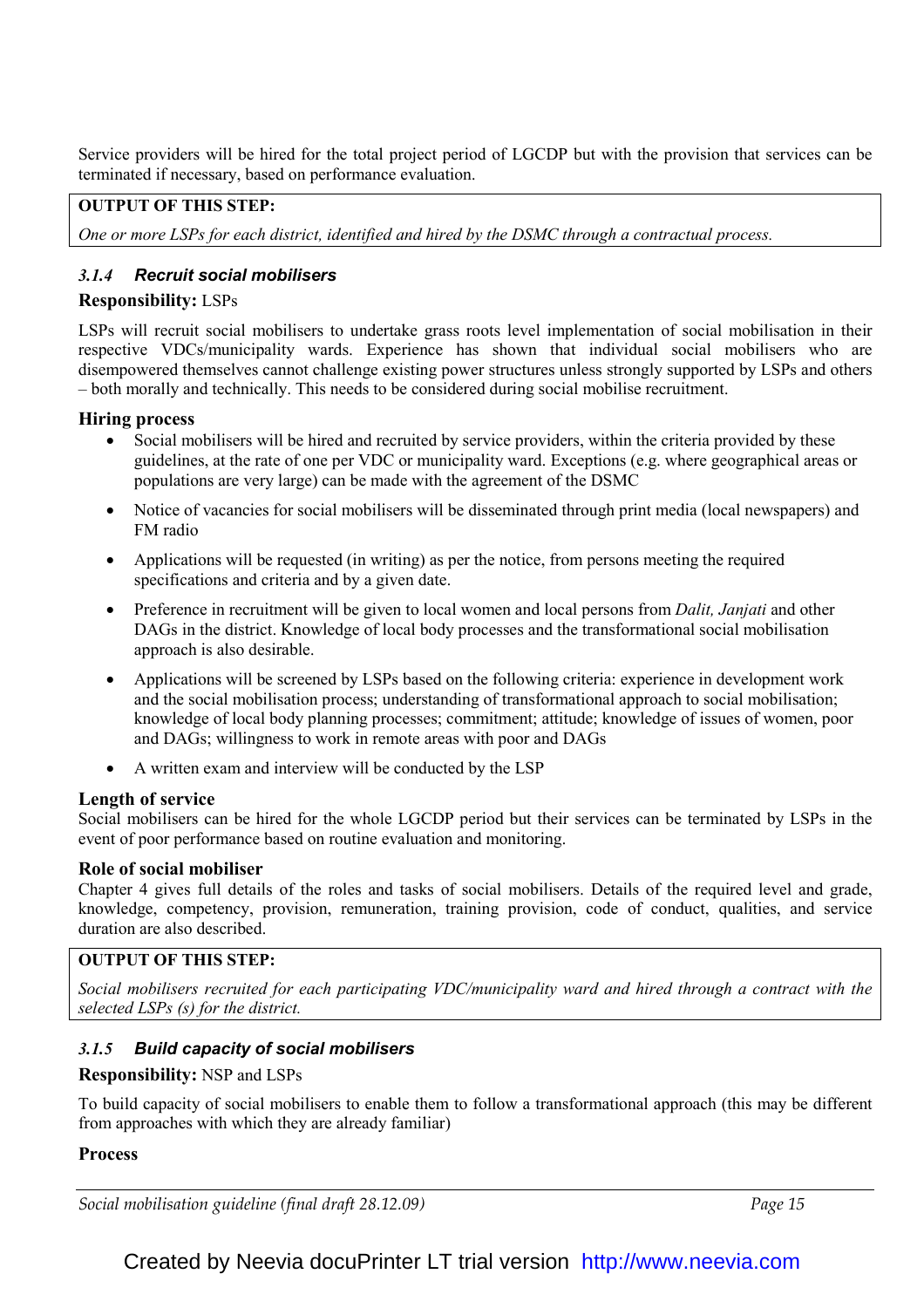Capacity building for both LSPs and social mobilisers will be undertaken by a national service provider (NSP). LSPs are also expected to contribute to developing the capacity of their social mobilisers within the district.

Capacity building for district service providers: A national service provider (NSP) hired through LGCDP and working closely with the DSMCs will conduct a capacity building programme for LSPs and social mobilisers. Further details of the type of training required are given in Chapter 4.

It is anticipated that capacity building for LSPs and social mobilisers will be conducted through an intensive process at the start of LGCDP – but that it will also continue throughout the programme period.

## OUTPUT OF THIS STEP:

LSPs and social mobilisers fully understanding their roles and tasks and having enhanced capacity to implement these, according to the needs of an extensive social mobilisation programme (transformational approach) in selected VDCs and municipality wards.

## 3.1.6 Orient local leaders and local bodies and citizens on social mobilisation

#### Purpose

To work in the selected VDCs/municipality wards to introduce the concept of social mobilisation with a transformational approach, its objectives, the activities to be conducted and the expected benefits for the community, to local leaders, existing community based organisations (CBOs), other organisations working in the VDC/municipality ward and to citizens (especially DAGs)

#### Process

Organise orientation meetings and conduct other exercises with local leaders and with CBOs at village and tole levels to discuss and share the plans for social mobilisation within LGCDP and to seek their support for the activities proposed. This is important because many existing CBOs will already have experiences and suggestions on including and working with DAGs that will be of real benefit to the transformational social mobilisation process.

## OUTPUT OF THIS STEP:

Local leaders, existing community groups and networks having a better understanding of the social mobilisation approach (transformational approach, the role of social mobilisers and the strategy of LGCDP.

## 3.2 Situation analysis phase

The purpose of this phase is to use a series of participatory tools and data collection techniques so that social mobilisers, communities and local government gain a better understanding of the local situation especially with regard to the underlying causes of poverty and social exclusion.

## 3.2.1 Prepare the VDC profile

## Responsibility: Social mobilliser

To use simple and easily available quantitative data make an early assessment of the VDC situation by preparing a VDC profile.

## **Process**

- Collect secondary information from VDCs (VDC secretaries), municipalities and other organisations to prepare a VDC profile
- Update the VDC level data (as necessary)
- Collect household and other data for these profiles using the data collection form
- Store/compile the collected data

## Tools:

Social mobilisation guideline (final draft 28.12.09) Social mobilisation guideline (final draft 28.12.09)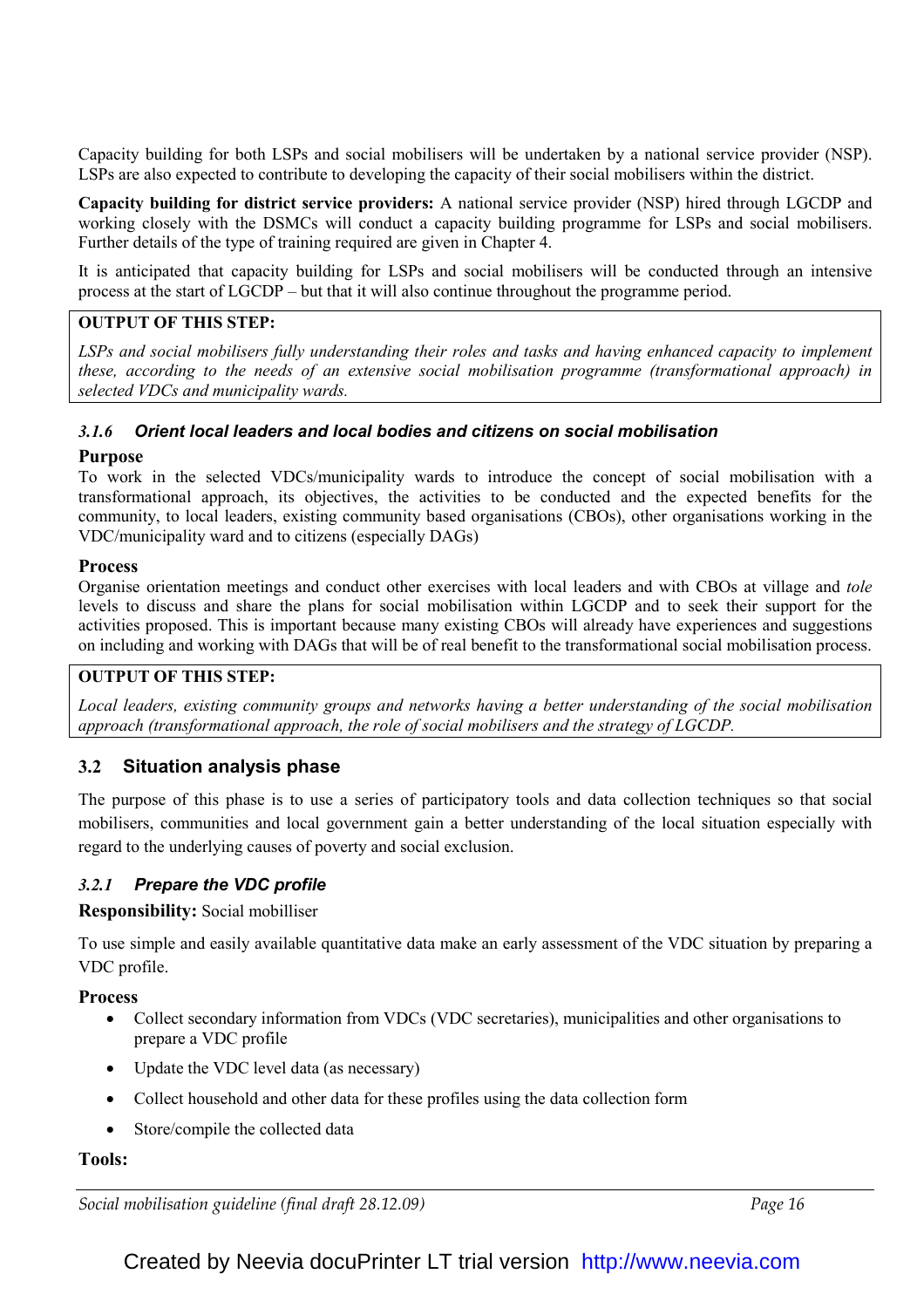- Household survey (Annex 1)
- Institutional Venn diagram

## OUTPUT OF THIS STEP:

An in-depth understanding of the current situation of the VDC/ municipality ward and a data set that can be used for future monitoring and evaluation

## 3.2.2 Assess existing local organisations and groups

## Responsibility: Social mobiliser

The aim is to find out the level of social mobilisation activity in the past and at present and to identify achievements and gaps – especially in terms of geographical coverage and reach. This includes existing groups that may have been established under other programmes. It is also to see which organisations/programmes are still actively involved with social mobilisation in the VDC/municipality ward and to see what potential exists for harmonisation.

## Process:

- Assess NGOs, CBOs etc .from the VDC/municipality ward by analysing secondary sources of information
- Triangulate the accuracy of the data received at during discussions at ward and settlement (tole)

## Tools:

- Institutional Venn diagram
- Capacity of the community organisation

## OUTPUT OF THIS STEP:

An understanding of the institutional and organisational landscape of each VDC/municipality ward. An understanding of who is doing what and where within the VDC/municipality ward (list of organisations and their activities)

# 3.2.3 Establish ward citizen forums

## Responsibility: Social Mobilliser

To establish ward level forums that are inclusive of all citizens, especially poor and excluded groups, that can voice local level priorities to the VDC-level Integrated Planning Committee (IPC) and to the VDC council. If IPC is not yet established, the SM can facilitate this as per MLD directives.

Include representatives from different social groups (including elites and DAGs) and also from members of existing active local organisations. Ensure particularly that the voices and views of households who are not members of any local groups can be articulated in the ward citizens forum.

## Process

Social mobilisation guideline (final draft 28.12.09) Social mobilisation guideline (final draft 28.12.09)

## Role of Ward Citizen Forums

- Hold regular meetings to discuss issues relating to socio-economic development at the village/ward level
- Facilitate local situation analysis and identify the needs and priorities of disadvantaged groups
- Plan and prioritise projects and make budget recommendations for forwarding to the Integrated Planning Committees (IPCs)
- Support the CACs for their effective operation
- Attend review meetings of different programmes including public and social audits conducted at the village/ward levels
- To select one person as a member of the IPC
- Coordinate with other government and NGO programmes at local level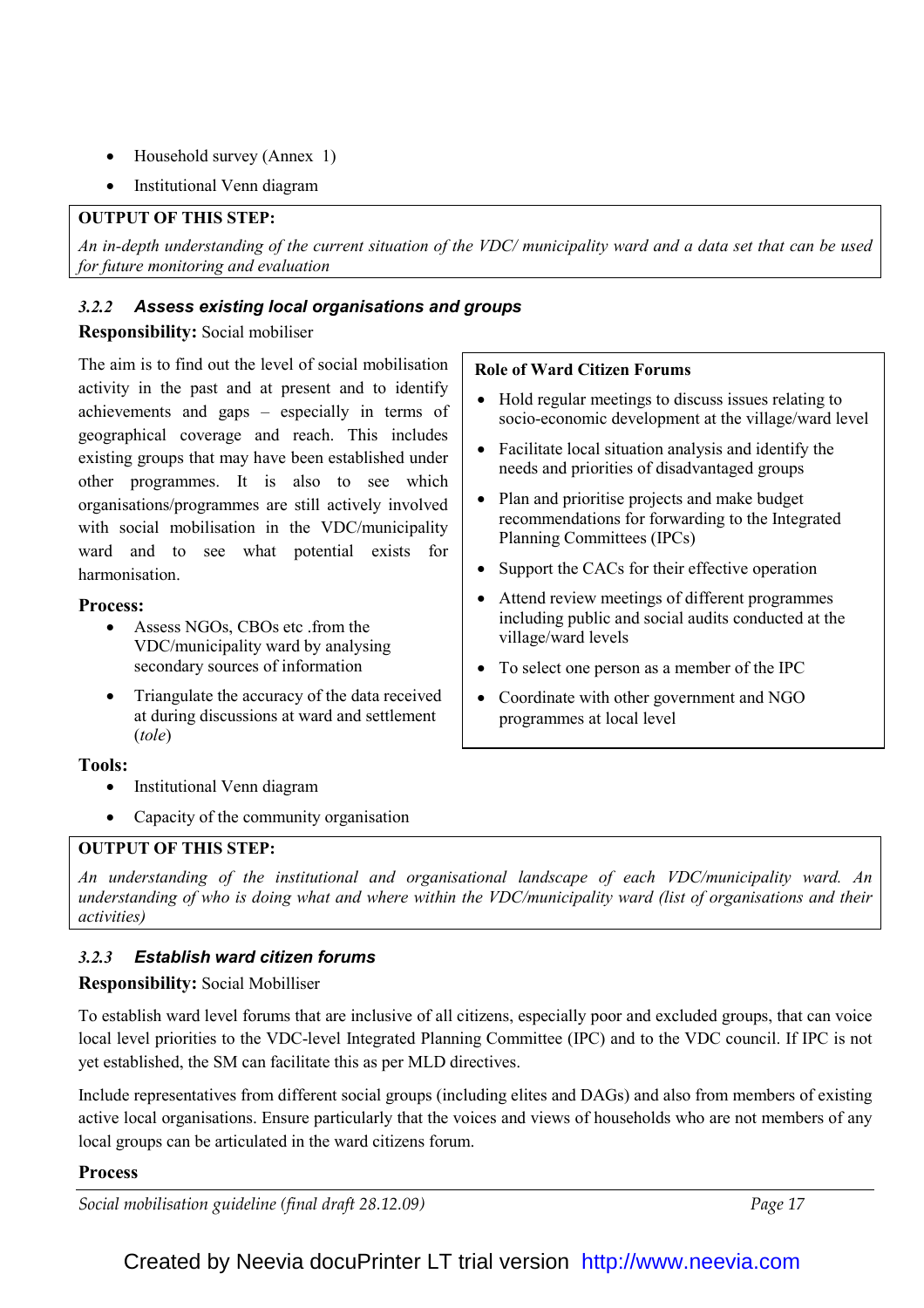- Facilitate a meeting with local leaders, representatives of existing community based organisations and tole level organisations to identify their members who can join the WCF. It is important that individuals are selected through a consensus of all local people.
- Ensure that people who are not members of existing organisations (especially poor and excluded people) are adequately represented in the WCFs.

## OUTPUT OF THIS STEP:

A forum at ward level that is socially inclusive and that has capacity to engage with local government bodies – especially VDC and IPC (list of names and records of meetings)

## 3.2.4 Identify existing resources, settlement patterns, services and facilities

## Responsibility: Social Mobilliser

The aim is to to get a comprehensive picture of the local situation regarding access to resources; distribution of settlements; availability of public services and distribution DAG households. This is an important analysis that will enable projects and programmes in the VDC/municipality ward to be targeted on the real needs of DAGs.

## Tools:

A variety of PRA tools can be used. These can include (but need not be limited to)

- Social resource mapping (Annex 2)
- Power and poverty mapping (Annex 3)
- Also the results of the household survey (Annex 1, from step 3.2.1)

#### Process:

- Review and analyse the data and information of the available secondary sources
- Identify key informants at ward, settlement and *tole* level to collect factual information/data
- Involve the participants in PRAs e.g. drawing a resource map of the VDC/municipality ward and identifying the existing physical characteristics, services and facilities and resources
- Based on the above information and the information provided in (Annex Social mapping), prepare a report and engaged in participatory discussion to exchange views and ideas with concerned community participants

## OUTPUT OF THIS STEP:

A locally understood picture of the areas/settlements within the VDC/municipality ward where resources are most needed, and an understanding of DAG distribution and needs. The output will consist of a series of PRA outputs and maps.

## 3.2.5 Select community facilitators (if required)

## Responsibility: Communities themselves

To identify local persons who will support the work of social mobilisers in certain situations. Community facilitators (if selected) are expected to participate and assist with all the subsequent steps in social mobilisation. In this way their capacity will also be enhanced. Community facilitators will provide support for the ward citizens forum where required. One community facilitator can support up to 3 ward citizens forums.

## Process:

• They are local persons and are paid an honorarium and fees on the basis of days worked (rather than a salary)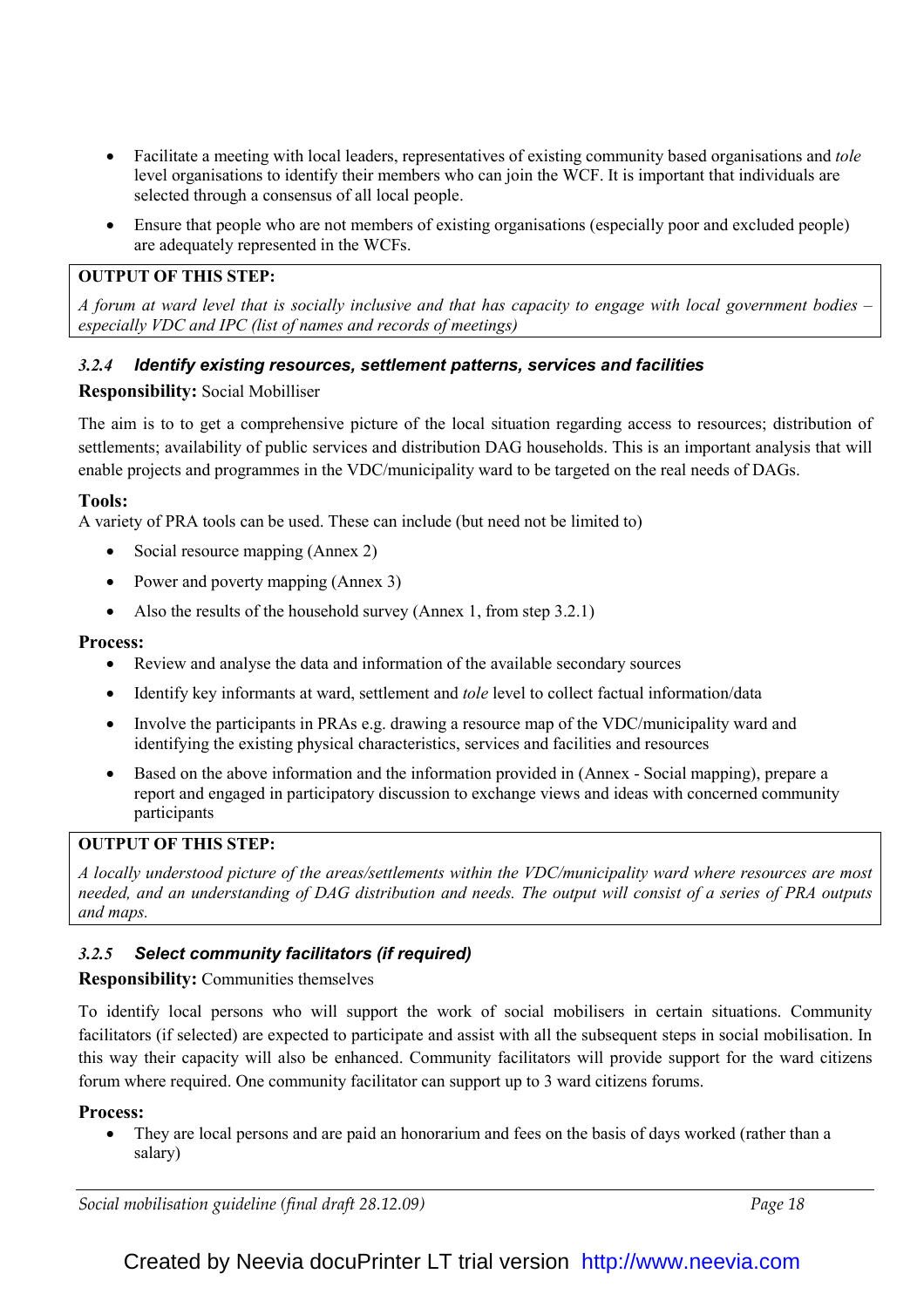• Their key role is to act as local resource persons and to assist the social mobilisers in planning, organising and facilitating particular events e.g. REFLECT classes

## OUTPUT OF THIS STEP:

Identified local individuals who will become community facilitators

## 3.2.6 Assess local needs and priorities

Responsibility: Social mobilisers with support of community facilitators

This is similar to step 3.2.4 except the emphasis is on working at ward level and directly with local people rather than based on secondary information or through VDC/municipality ward mapping.

#### Process:

- Identify the persons who really represent the poor, women and socially excluded at ward, tole and lane level
- Inform them of a date, time and for the consultation meeting
- Conduct the local community needs identification and prioritisation exercise with their direct/active participation to identify poverty pockets
- For each poverty pocket identify the specific needs of DAGs
- Present the prioritised community needs to the ward committee through the WCF
- WCF to forward these prioritised community needs, along with its recommendations to the IPC
- IPC to forward the proposal to VDC/municipality ward

## Tools:

A variety of PRA-type tools can be used including (but not limited to)

- Community needs analysis
- Local need identification and prioritisation
- Pair-wise ranking
- Gender analysis (Annex 5)

## OUTPUT OF THIS STEP:

A proposal from each ward identifying poverty pockets and priorities for addressing the needs of DAGs

## 3.2.7 Carry out gender analysis

Responsibility: Social mobilisers with support of community facilitators

Gender analysis is required to focus specifically on the needs of women with regard to poverty pockets. For each identified social group, especially DAGs, gender analysis will highlight specific needs of women.

## Process:

- Inform the participants and community to gather for gender analysis exercise as per the date, time and venue
- Discuss/clarify the objectives of gender analysis
- Collect information as per the gender analysis form

## Tools:

• Seasonal calendar

Social mobilisation guideline (final draft 28.12.09) Social mobilisation guideline (final draft 28.12.09)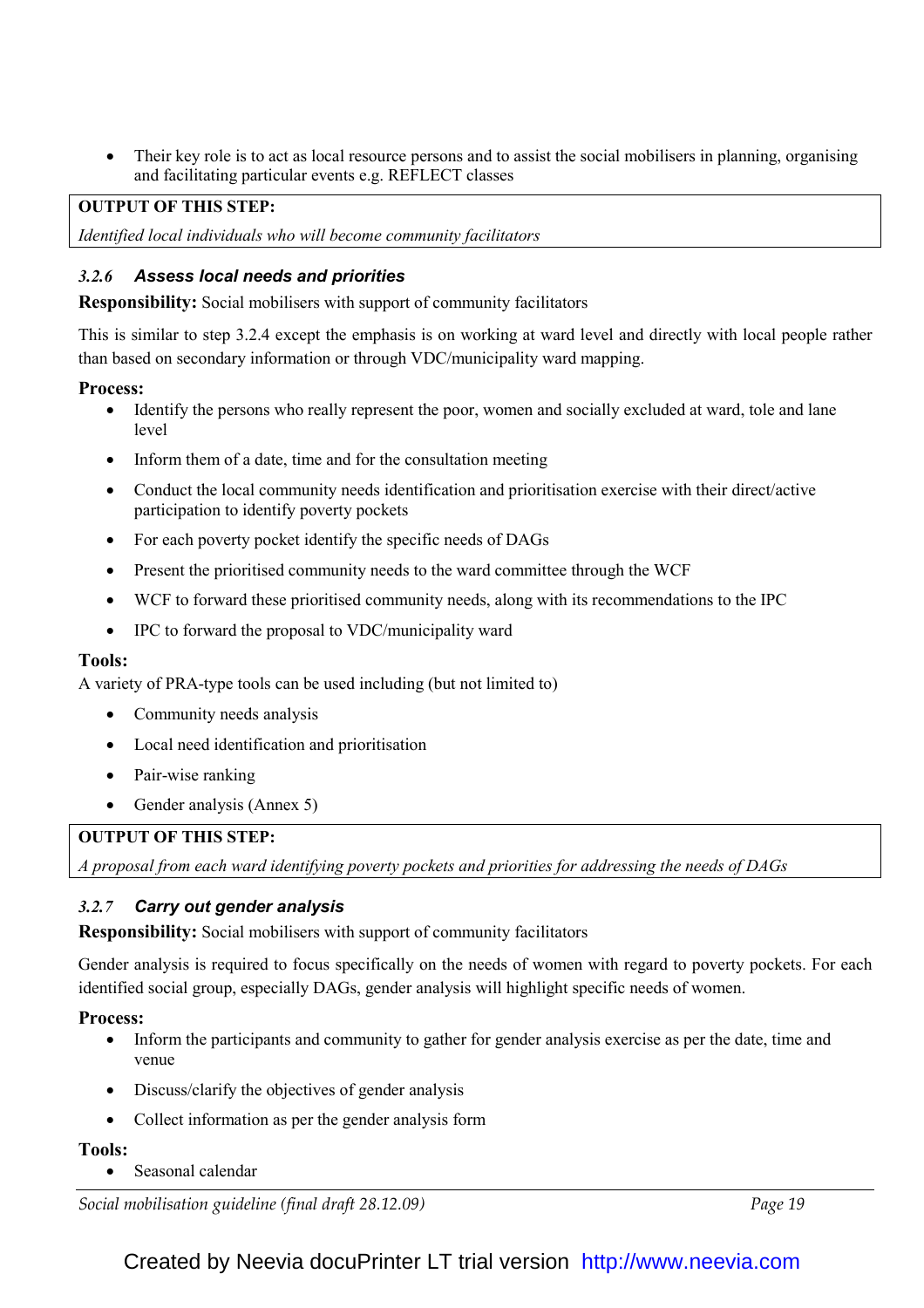- Gender analysis and access/control analysis (Annex 4)
- Do an assessment of issues around gender violence
- Women mobility analysis/power analysis

## OUTPUT OF THIS STEP:

An analysis that links with the output of step 3.2.6 focusing specifically on the needs and priorities of women.

## 3.2.8 Carry out poverty, exclusion and empowerment analysis

Responsibility: Social mobilisers with support of community facilitators

To help in identification of target groups and causes of poverty and exclusion so that the poor and excluded community members can understand the intrinsic causes of poverty and act upon these. This aims to empower such members to raise their voices and make claims with local bodies.

## Process:

- Orient VDCs/municipality wards about poverty, social exclusion and power analysis
- Identify both poor and well-off participants to carry out poverty exclusion and power analysis

## Tools:

- Participatory VDC/municipality ward mapping
- Time line analysis
- Caste, dependency, exploitation, livelihood and ethnicity analysis
- Transect walk and social mapping
- Well-being ranking
- Group discussion and brainstorming

## OUTPUT OF THIS STEP:

Poor and well off community members have an enhanced understanding of the causes of poverty and have a commitment to play a role in addressing these.

# 3.2.9 Carry out disadvantaged group household mapping

Responsibility: Social mobilisers with support of community facilitators

To identify target households for the social mobilisation process, DAG household mapping will be carried out where it has not yet been conducted by other programmes/projects. The mapping exercise will be undertaken by the social mobiliser (supported by the community facilitator) of the VDC who will form a small team for the exercise. For this purpose the social mobiliser and the team member will be oriented on the DAG household mapping prior to the exercise by the district service provider.

## Process

- Inform the community, organizations and individuals (especially DAGs) about DAG household mapping exercise (inform them of date, time and venue for conducting)
- Fix a time, venue and date convenient to DAGs to ensure that they are not excluded from the task
- Conduct DAG household mapping as described in Annex 5
- Identify and map the poorest households and record the information
- Triangulate the information with other groups of participants

## Tools

Social mobilisation guideline (final draft 28.12.09) Social mobilisation guideline (final draft 28.12.09)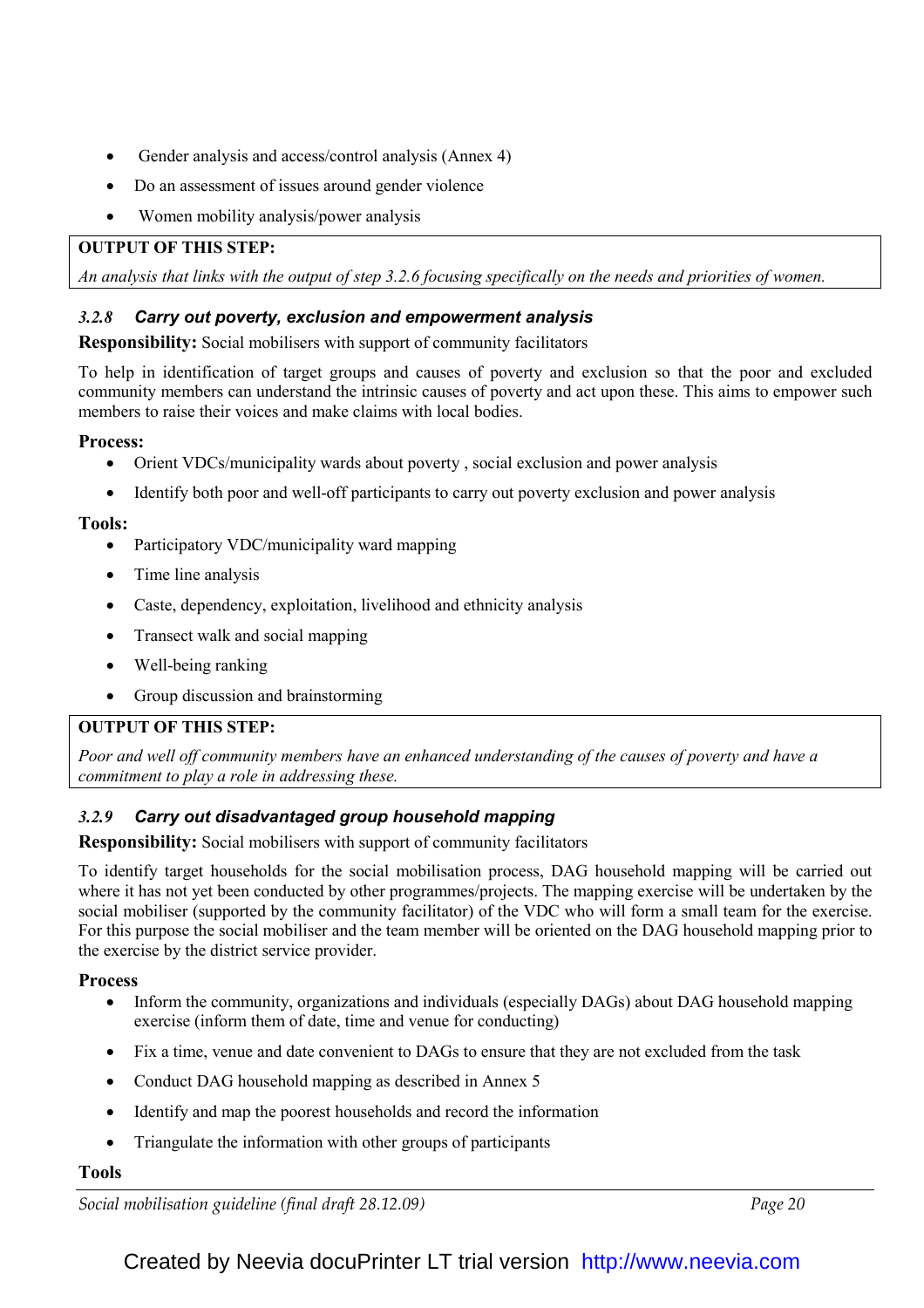- Well being ranking (this is used to categorise the different groups)
- DAG household mapping (this is used to locate the actual DAGs)

## OUTPUT OF THIS STEP:

DAG households in the VDC/municipality ward identified by name and with their location recorded.

## 3.3 Building capacity and voice phase

## 3.3.1 REFLECT process

Responsibility: Social mobilisers with support of community facilitators

This is the critical phase of the transformational social mobilisation approach. The key process and tool which will be used initially is REFLECT and power analysis (Annex 6). Other relevant tools may also be used such as the 'Triple A methodology of assessment, analysis and action' in situations where social mobilisers are not familiar with REFLECT.

 Figure 3, shows how this REFLECT process extends across several different steps during social mobilisation approach.

The social mobiliser will establish at least 1 Citizen's Awareness Centre (CAC) in each VDC and conduct REFLECT classes for both DAGs and other citizens at the CAC.

Many of the following steps can be carried out through the CACs

#### **Process**

- 1. Establish the Citizens Awareness Centre. In a VDC minimum of at least one centre will be established. The CAC is a forum where citizens, especially DAGs can come together. The community themselves provide the space for the centre.
- 2. Using the results of step 3.2.9 contact the DAG households. Often these will be households that have been socially, geographically, economically or physically excluded from ward level and VDC level processes. These households are formed into a REFLECT group.
- 3. At the CAC conduct REFLECT circle/classes for DAGs. Include members of ward-level CBOs in these. The classes aim to identify and address the local issues that affect citizens daily life. Classes should run periodically with at least one every 15 days. The time of meeting will be decided by the communities themselves to ensure their ability to attend.

# 4. The social mobiliser will facilitate the REFLECT circle/classes based on issues identified in the

Citizens Awareness Centres (CAC) and the REFLECT process.

A CAC is for disadvantaged citizens who are normally left out from previous groups to be brought together every 15 days for 2 hrs to identify, analyse and act upon issues that directly affect their lives.

The social mobiliser and community facilitator hold REFLECT classes at the CAC where they facilitate DAG members on their rights and support them to act on identified issues and enhance their access to services in the community, VDC and DDC.

The REFLECT process empowers DAG members to advocate and lobby for their own rights as well as those of the whole community including the well-off and powerful. This process facilitates the well-off and the poorest to support and understand each other's problems and issues

preliminary stage of the establishment of REFLECT centre. There will be discussion on various development and rights issues among the community members.

5. Issues will be prioritized and discussion, action will be undertaken jointly by the members and citizens along with elite community. The CAC is used to educate citizens about the village situation, budget availability in local government, the process of planning, etc. Disadvantaged people and others are brought together at the CAC to mutually understand and support each other's problems (Annex 6)

Social mobilisation guideline (final draft 28.12.09) Social mobilisation guideline (final draft 28.12.09)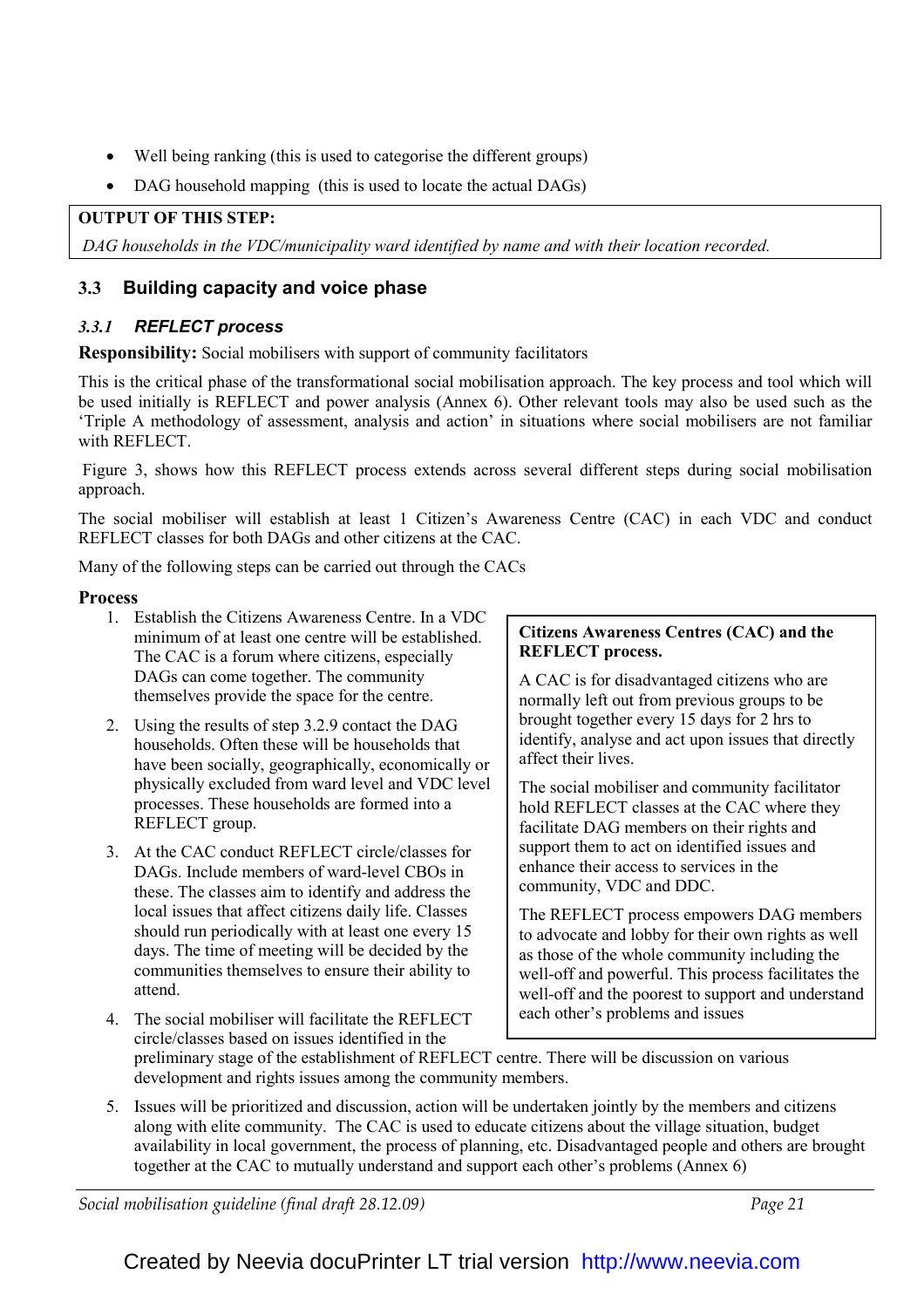- 6. If the DAGs are illiterate, literacy class can be started at the CAC with the financial support of local bodies, line agencies or programme funds.
- 7. Plans/project developed through the REFLECT process are monitored by the ward citizens forum to ensure they encompass the voices and demands of the poor, women and the excluded from basti and tole level.
- 8. The ward citizen's forum will forward such plans to the IPC, which then forwards it to the VDC/municipality ward for approval as a priority.
- 9. After assessing the plan based on the grant received and on priorities specified by the budget the VDC/municipality ward will submit the plans to the VDC/municipality council for approval.
- 10. In this way a planning process is developed where DAGs have the opportunity to genuinely contribute to the utilisation of local government resources.
- 11. Once plans are approved by the VDC/municipality, users groups will be established for their implementation. CBOs will provide the necessary management capacity building training to ensure that the planned programme/activities can be implemented. implement the annual programme approved by the VDC/municipality council.
- 12. Poor, women and excluded households will be supported to carry out participatory evaluation of the impacts the plans/projects being implemented on their livelihoods.

## 3.3.2 Form and/or reorganize community based organisations and tole level organisations

Responsibility: Social mobilisers with support of community facilitators

Aim of this step is to make existing CBOs (groups) more inclusive and to form new groups consisting of households/members who were not previously included in community groups.

#### Process:

- Identify the CBOs already established in the VDC/ municipality ward
- Enrol the DAG household members that are not members of any CBO in existing CBOs, if they are interested.
- If DAG households do not wish to join existing CBOs, then form new CBOs and enrol them
- Conduct REFLECT circle/classes for enhancing capacity of the poor and DAG households (Annex 6) or other methodologies

## OUTPUT OF THIS STEP:

Poor and excluded households become members of existing CBOs or new CBOs are established to cater for their needs

## 3.3.3 Register CBOs/TLOs with the VDC/municipality

Responsibility: Social mobilisers with support of community facilitators

Aim is to assist CBOs and TLOs in linking with local bodies so that they can access local services and resources.

#### Process:

- Identify and take stock of CBOs/TLOs
- Facilitate CBOs/TLOs on the advantages for becoming registered and on the processes required. Assist CBOs/TLOs to register with their VDC/municipality
- Assist CBO/TLOs in strengthening their organisational capacity especially that to take decisions regarding their organisation, programme/projects independently.

## OUTPUT OF THIS STEP:

Social mobilisation guideline (final draft 28.12.09) Social mobilisation guideline (final draft 28.12.09)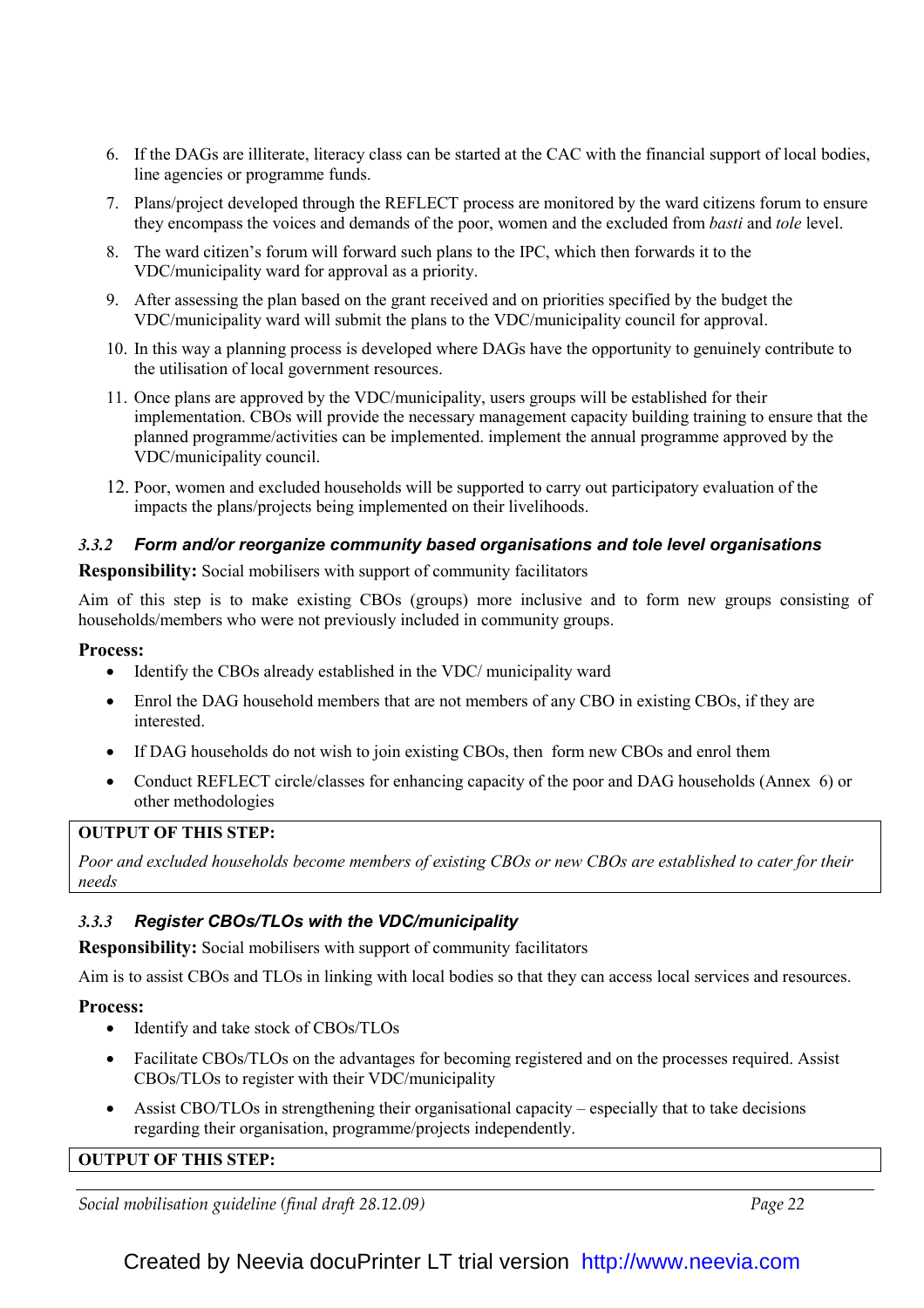## CBOs/TLOs registered with their VDC/municipality giving them greater voice and access to services.

## 3.3.4 Enhance the capacity and voice of CBOs/TLOs

Responsibility: Social mobilisers with support of community facilitators

During this stage the capacity and voice of CBOs/TLOs will be enhanced through training.

## Process

- Based on need, identify appropriate capacity enhancement training that can be used for different CBOs.
- Facilitate and deliver training to newly established CBOs and existing CBOs on institutional development, conducting meetings, leadership, communication skills, record keeping and minuting, project implementation process etc.

## OUTPUT OF THIS STEP:

CBOs with enhanced capacity

## 3.3.5 Engage citizens in VDC planning and resource allocation

Responsibility: Social mobilisers with support of community facilitators and ward citizens forums

To facilitate the engagement of local people, especially the poor and excluded and their representative CBOs (i) in local government planning processes and (ii) in preparation of budgets

## Process (plan submission)

• Inform communities about the planning and budgeting process of the VDC through training and awareness raising sessions and exercises and by providing

information. Also refer to MLD guidelines (see Chapter 2)

- Orient communities and citizens on the VDC Block Grant Operation Manual
- Support need identification and facilitate the development of plans and proposals to meet priority needs (via the REFLECT circle/classes and CACs) targeted at poor and excluded.
- Bring these proposals to Ward Citizens Forums for discussion and prioritisation keeping in mind the plan formulation guidelines and budget ceiling and prioritisation
- Assist the Ward Citizens Forums in submitting proposals with recommendations to the VDC/municipality via the Integrated Planning Committee.
- Conduct feasibility studies of the plans submitted by the Integrated Planning Committee to indicate how they will address the demands and voices of the poor and excluded whilst remaining within budget ceilings. Support the VDC council to ratify these plans.

## Role of the Integrated Planning Committee (IPC)

- Collect and analyse information and data at village/ward level
- Assess the availability of resources, guidelines and directives forwarded by National Planning Commission, MLD, DDC, etc. for local development purposes
- Assess projects forwarded by different wards for consideration
- Prioritise projects that benefit women, children and other disadvantaged groups
- Select and recommend for implementation projects based on local demands (from WCFs), on guidelines and on available resources
- Support VDCs to submit their applications to the DDC. If they do not have enough resources then make requests to district-based line agencies and for DDC resources, with clear priorities of addressing the demands and voices of the poor and excluded citizens.
- Create awareness on the rights and duties of citizens, including the poor, disadvantaged, women and the excluded groups
- Give orientation on the functions, duties and role of local bodies to the office-bearers of local bodies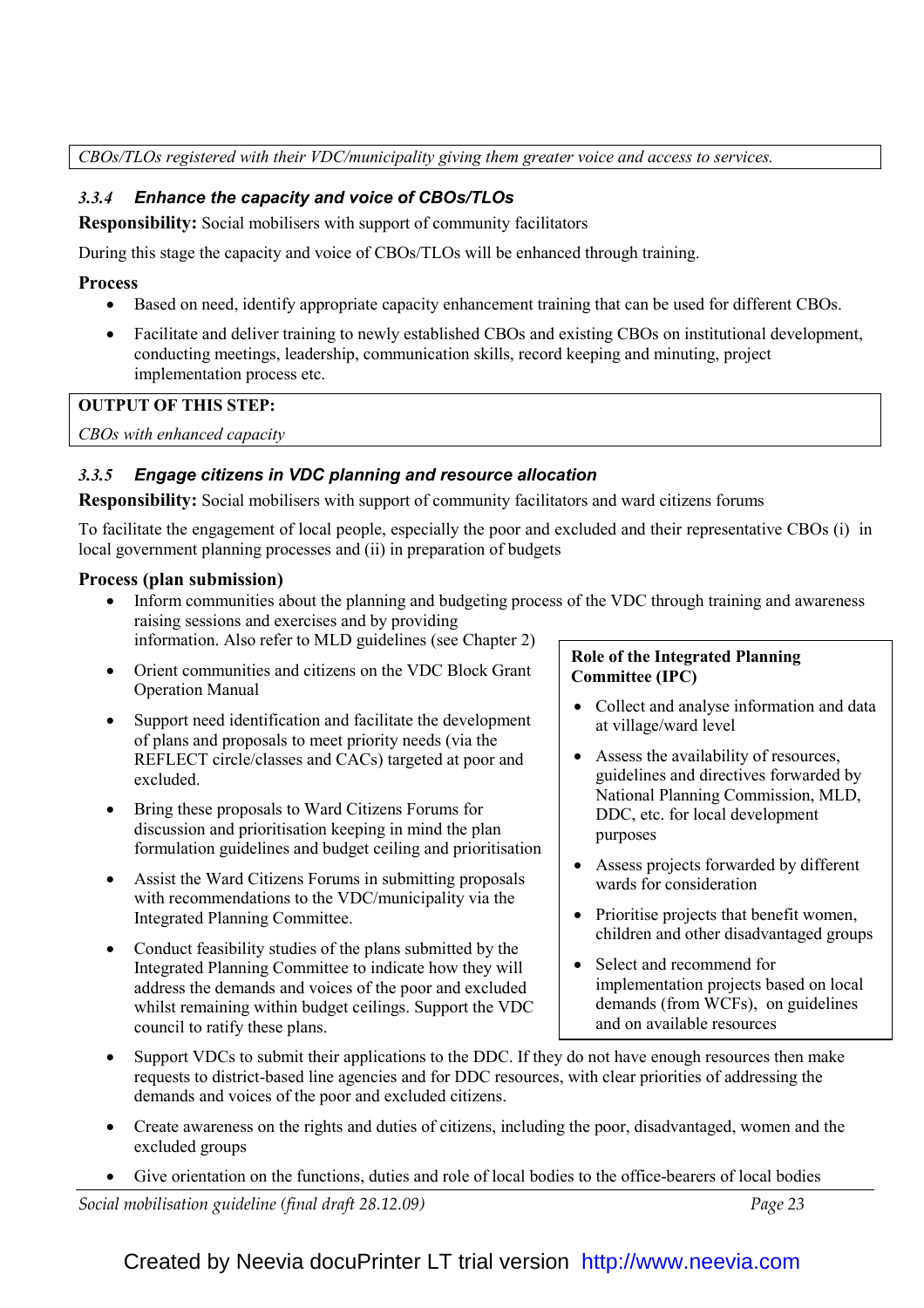## Process (budget estimates)

• Prepare budget estimates for proposed plans bearing in mind the various development grants available with the local bodies, expanded block grants and income from mobilisation of own resources

## OUTPUT OF THIS STEP:

Plans with associated budgets based around the priorities of poor and excluded citizens submitted through local government processes for funding with VDC block grants – or from other sources.

## 3.3.6 Build capacity of CBOs/TLOs on project cycle, implementation and management

Responsibility: Social mobilisers with support of community facilitators and LSPs

To enhance the capacities of local bodies, CBOs/TLOs, ward citizen forums, and IPCs by providing training in project formulation, implementation and management

## Process:

- Prepare and deliver training in user group/committee formation, conducting meetings, resource mobilisation, accounting, project/scheme repair and maintenance and operation for the implementation of the project sanctioned by the local body
- Prepare and deliver training on the process of programme implementation by local government; formation of users committee (refer to users committee manuals of MLD ); the process of sanctioning and spending funds for projects; programme operation work planning

## OUTPUT OF THIS STEP:

Citizens, local bodies and CBOs with an enhanced understanding of the planning and budgeting processes being used by local bodies for utilisation of block grants and other funds.

## 3.3.7 Engage citizens in project/programme implementation

Responsibility: Social mobilisers with support of community facilitators, IPCs and Ward Citizens Forums

To engage citizens in various aspects of plan/programme implementation. This strengthens their ability to monitor such plans and also enhances their awareness and ownership of the activities. It allows them to be more actively engaged in plan implementation.

## Process – for plan/programme formulation

- Conduct situation analyses, resource mapping and periodic plan of VDC/municipality ward
- Proposal submission and approval of project
- Things to consider during prioritization of project
- Inventorying and feasibility study of project
- The Integrated Planning Committee to coordinate while formulating plan
- Formulate proposed programme and budget
- List of plans/projects to be prepared by the IPC while recommending projects  $(3.3.6)$
- Socio-economic infrastructure projects
- Inclusive and gender development projects
- Capacity building projects
- Items/headings on which grant amount cannot be spent
- People's participation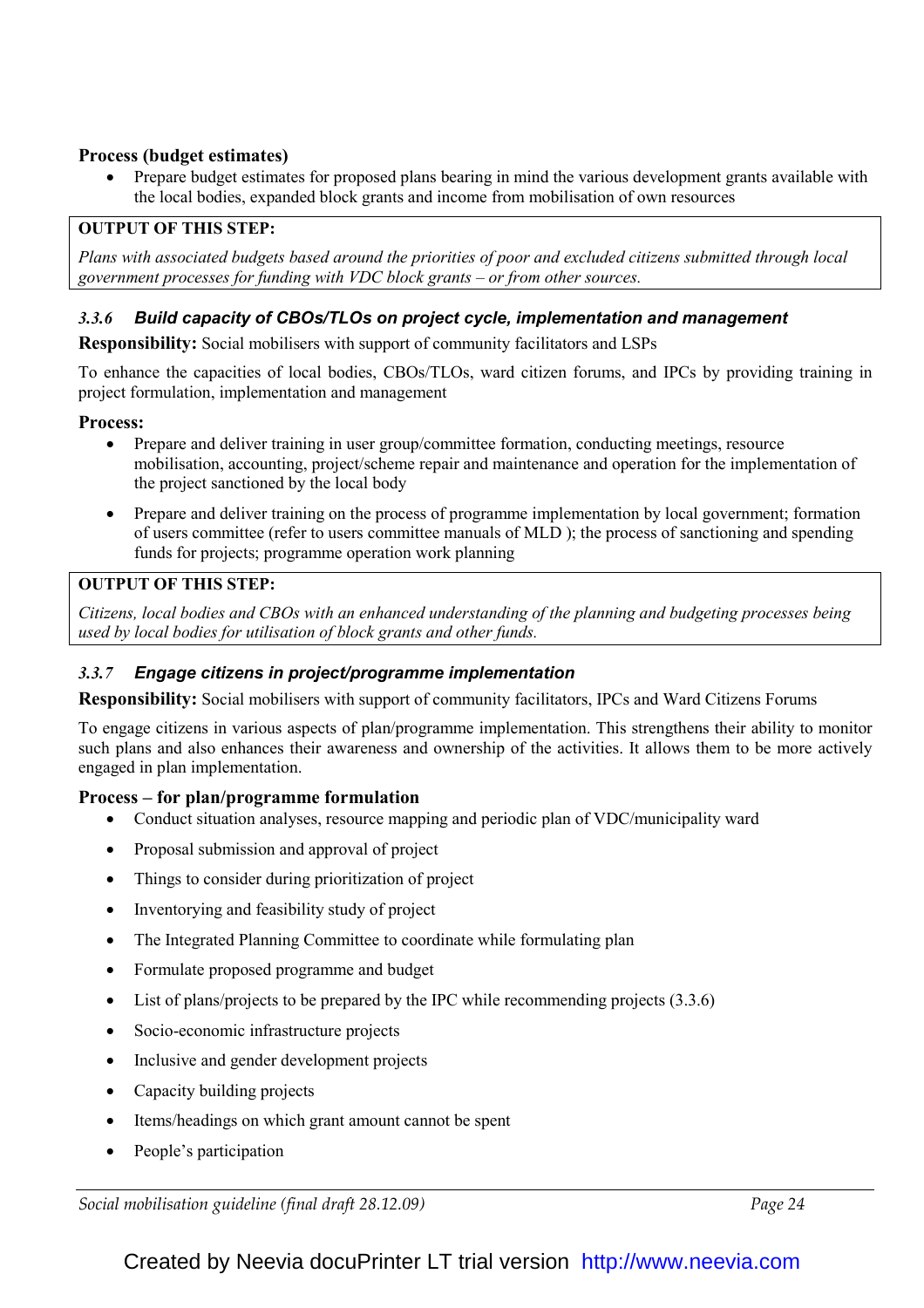## Process – for grant sanctioning

- Approval of programme and budget
- Deposit in the local body's bank account
- Classify the budget as current and capital expenditures
- Budget for capital expenditures cannot be transferred to current expenditures

## Process – for fund sanction by VDC/municipality

- Deposit in the local body's bank account
- Classify the budget as current and capital expenditures
- Budget for capital expenditures cannot be transferred to current expenditures

## Process - for technical supervision, monitoring and evaluation:

- Prepare cost estimate in Nepali language
- Certify the technical appraisal and job completion report
- Carry out terminal evaluation of the project

## Process – for verification and clearance/settlement:

- Carry out verification
- Do clearance/settlement

## OUTPUT OF THIS STEP:

Citizens and CBOs with an enhanced understanding of the requirements for managing projects/programmes being implemented with funds coming from local government

## 3.3.8 Build capacity of CBOs/TLOs in monitoring and evaluation processes

Responsibility: Social mobilisers with support of community facilitators, IPCs and Ward Citizens Forums

## Process:

- Monitor by giving orientation on monitoring the IPC and DAG members of the Ward Citizens Forum in order to carry out monitoring of the project implementation with the participation of the users and stakeholders/claimants concerned
- Monitor the project by preparing annual work plan
- Carry out review and analysis of monitoring report

To build capacity on social accountability performance

#### Process:

Use the following social responsibility tools to ensure local bodies are accountable towards citizens:

- Public hearing
- Gender audit
- Public audit
- Social/public audit
- Citizens charter

## OUTPUT OF THIS STEP:

Social mobilisation guideline (final draft 28.12.09) Social mobilisation guideline (final draft 28.12.09)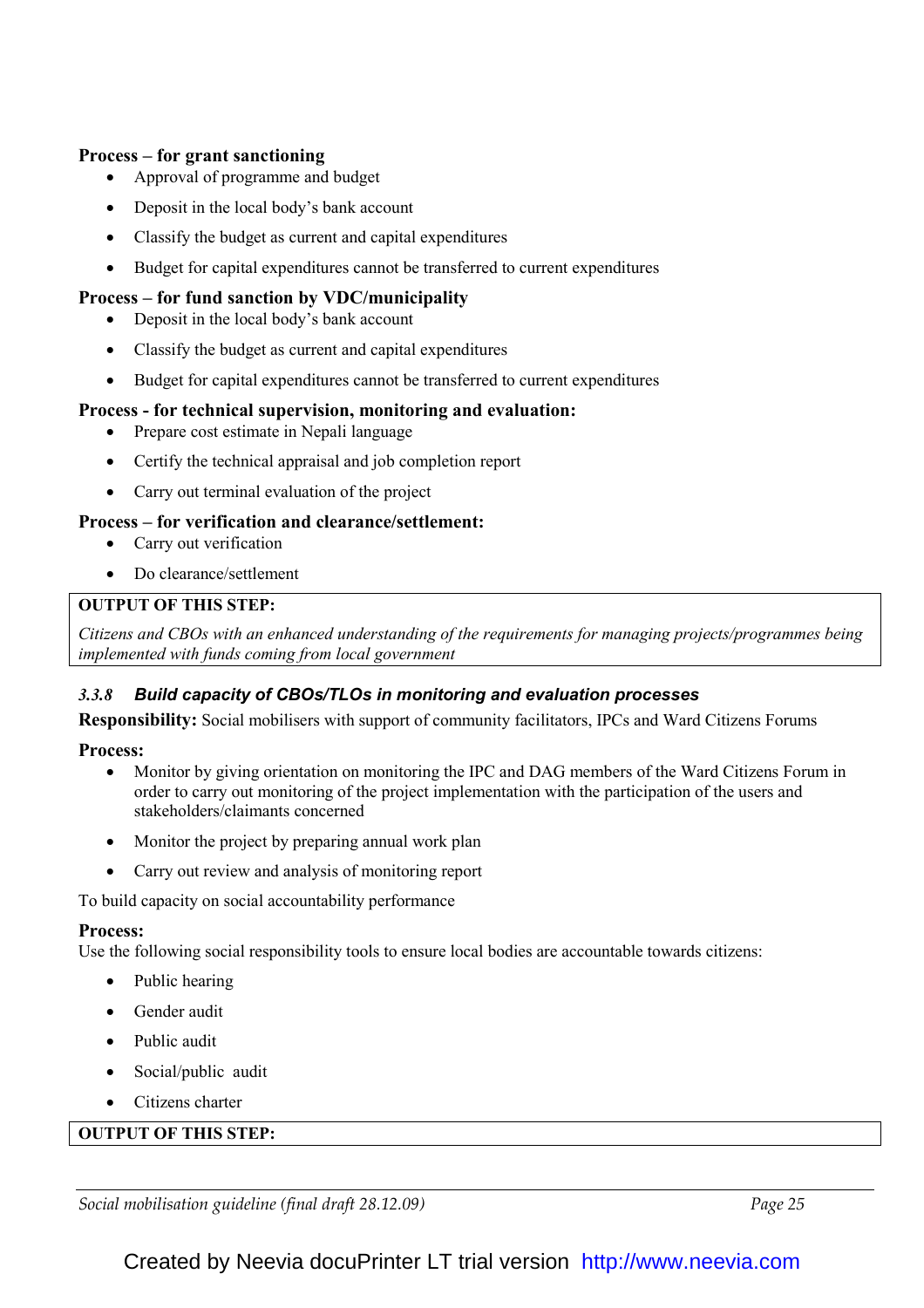Citizens with enhanced capacity to monitor plans/programmes and thus better able to hold local government to account

## 3.3.9 Engage citizens in project/programme monitoring

Responsibility: Social mobilisers with support of community facilitators, IPCs and Ward Citizens Forums

#### Programme monitoring process:

- Monitoring by the public
- Monitoring by VDC/municipality
- Monitoring by DDC
- Monitoring and review by Ministry of Local Development
- Participate in review meetings and social/public audits and hearings

#### Process for sustainable operation of project

- Maintain inventory of completed projects
- Assign/delegate responsibility for operation and repair and maintenance of the completed project/scheme

#### OUTPUT OF THIS STEP:

Citizens actively involved in monitoring plans/programmes and holding local government bodies (at different levels) to account

## 3.4 Coordination and review phase

In this phase the social mobilisers working with LGCDP will undertake activities for coordination, future needs assessment and for building the capacity of communities to review the performance of their social mobilisers and the social mobilisation programme more widely. Activities include:

- Coordinate and make linkages with other existing organizations/institutions/line agencies/I/NGOs and civil society to avoid ongoing practices of duplication and overlap of social mobilisation activities and to ensure optimal use of resources, information, local knowledge and experience, and dissemination of best practices on social mobilisation
- Hold informal and formal joint planning and review meetings with like-minded organizations/institutions about regarding social mobilisation
- Disseminate best practices through media and workshops
- Accountability with existing programme/projects will established leading towards community
- Coordinate with district-based government and non-governmental agencies and donor agencies involved with natural resources, health, water and irrigation, electricity, education and a range of activities that will support the future sustainability of social mobilisation.

## 3.4.1 Review social mobilisation activities

Responsibility: DSMC, LSPs and social mobilisers, local bodies and ward citizens forums

#### Process:

- Review activities undertaken during the first, second and third stages to know the status of the social mobilisation programme
- Review and determine the gaps between what was planned and what was actually carried out.
- Identify the changes brought about by the activities implemented (impacts) based on situation analysis and DAG household mapping.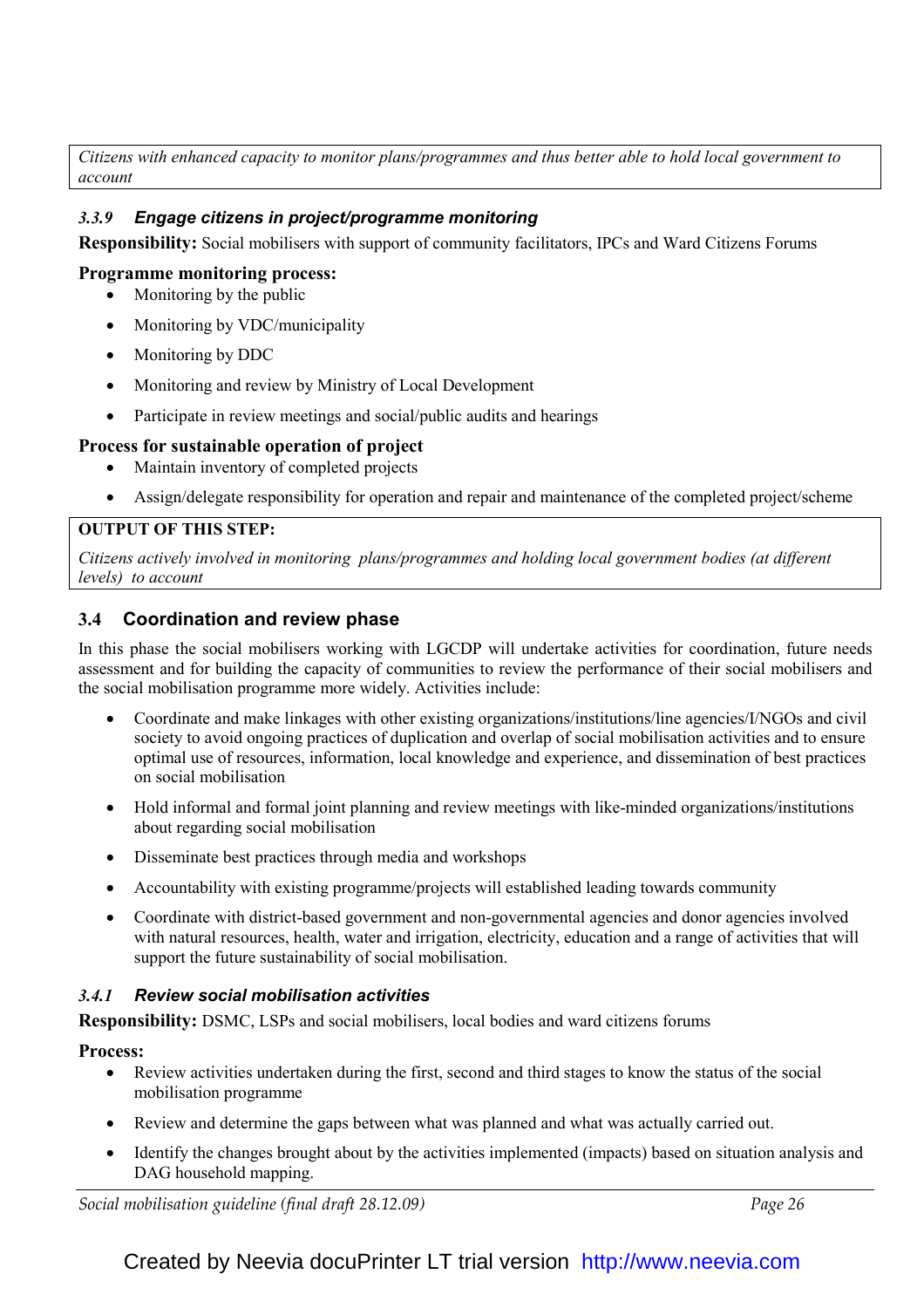- Use participatory monitoring and evaluation, opinion surveys, observations, direct interactions, reviews and various periodic progress reports, to evaluate the activities conducted in the second stage of citizens voice and capacity-building, deemed necessary on the basis of situation analysis done in the first stage
- Ensure that local bodies are accountable and responsive to citizens, through the active engagement of the poor, women and socially excluded groups in planning processes.
- Assess impacts (using indicators of well-being) on target households

## OUTPUT OF THIS STEP:

An understanding of what has been achieved through the social mobilisation programmes and an understanding of the gaps and remaining issues

## 3.4.2 Review social mobiliser/community facilitator performance

Responsibility: LSP, local bodies, ward citizens forums

#### Process:

- Review the tasks of social mobiliser/community facilitator using various tools
- Determine whether social mobilisers were able to effectively carry out the planned tasks for mobilising the poor, women and socially excluded groups by specially targeting them
- Conduct and review the public hearings every 6 months for measuring the effectiveness of the work of the social mobilisers.
- Ensure that social mobilisers carry out self-appraisal to assess whether they are performing their tasks effectively.
- Identify, test and use indicators for objectively determining whether that the tasks prescribed for social mobilisers have been effectively carried out and that the voices and demands of the poor and the excluded have been addressed and that local bodies have been responding accordingly to the voices of citizens.
- Bring together social mobilisers once every 2-3 months to review, reflect and share best practices

## OUTPUT OF THIS STEP:

An assessment of the performance of individual social mobilisers and identified areas where there are real achievements and gaps

## 3.4.3 Review LSP performance

## Responsibility: DSMC, NSP

The DSMC will meet quarterly with LSPs to chart out the future directions for social mobilisation that will be supported by LSPs. The DSMC will conduct annual evaluations of service providers. The review will answer the following:

- Have improved services and benefits become available through the social mobilisation programme, who received them and what were the returns on the investments made?
- To what extent is participation of the poor, women and others taking place?
- Who has gained and who has lost in the social mobilisation process?
- Which of groups have/have not yet been able to raise their voices and build their capacity?
- Which groups have been able to improve their livelihoods as a result of projects implemented by local bodies?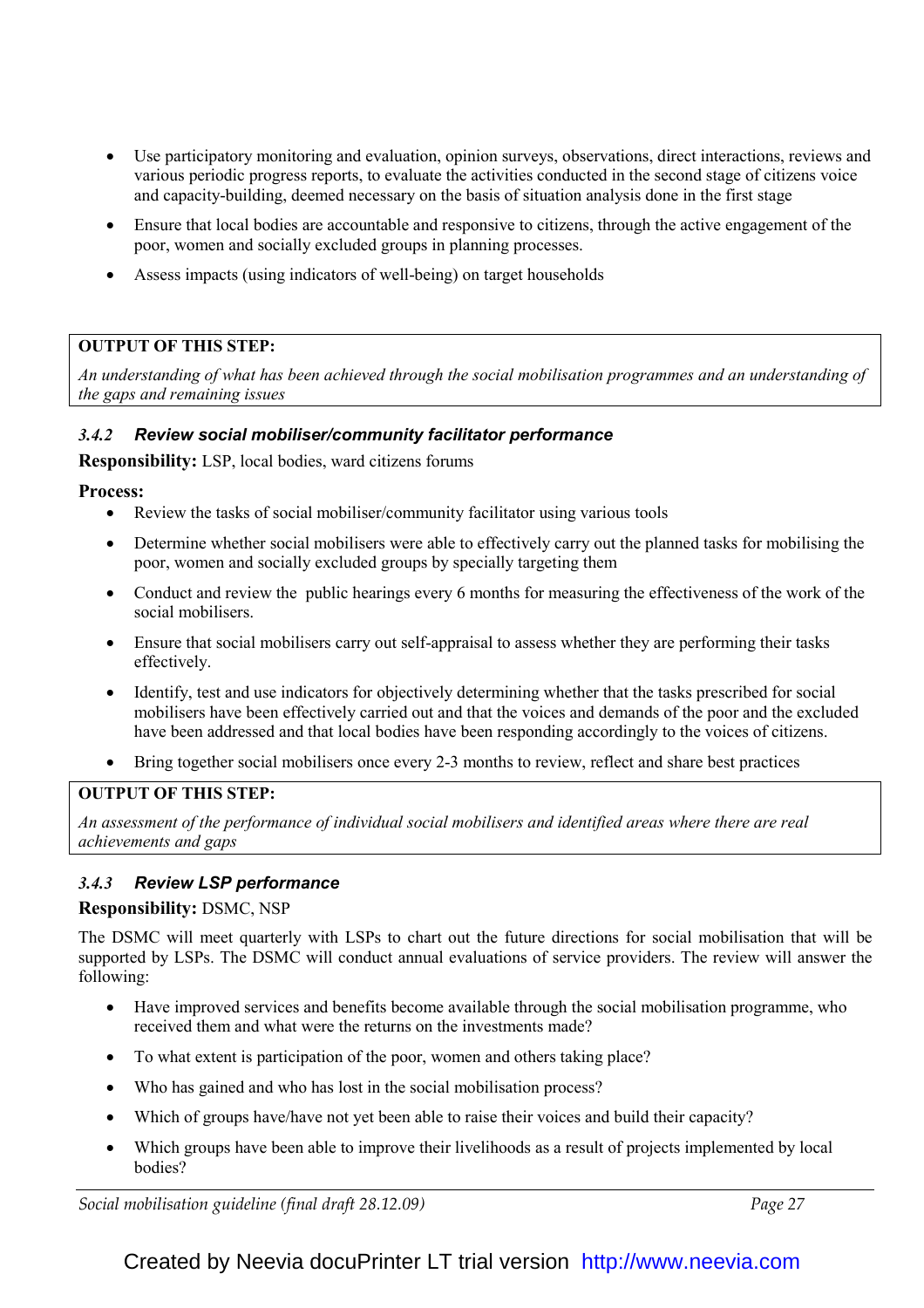- What services and benefits are those people affiliated to CBOs for some time receiving?
- What services and benefits those are those people affiliated to CBOs only recently receiving and are these in accordance with their demands and needs?

## OUTPUT OF THIS STEP:

An assessment of the performance of LSPs that can be used to improve the social mobilisation programmes in the future.

## 3.4.4 Review CBO/TLOs

Responsibility: IPC, local bodies, ward citizen's forums and social mobiliser

Organize annual review and evaluation workshops with chairpersons and managers of VDC/municipality-level CBOs, office-bearers of ward citizens forum and ward committees, Integrated Planning Committee and VDCs/municipalities and NGOs of relevant level, and representatives of the sectoral agencies, where the social mobiliser presents the annual report, and chalk out the future course of action.

Based on the principal indicators and sub indicators (Annex) conduct annual participatory evaluation to see changes in livelihoods especially those of poor, women and socially excluded people covering the following:

- What needs to be done to enhance the effectiveness of the voices of the poor, women and the socially excluded?
- If the capacity of the CBO is not effective for the poor, women and the socially excluded, what should be done?
- If it has not been possible to make the well-off and the elite poor-friendly to improve the standard of the poor, women and the socially excluded, how to move forward?
- What are the things to be kept in mind to operate the programmes implemented so far in a sustainable manner?
- What additional things need to be done to improve the quality and continuity of service of rural/town experts in order to facilitate the discussions on the burning issues of citizens by sector at the citizen awareness raising centre?
- What things need to be done to make the poor, women and the socially excluded practise savings through cooperative societies and make the savings and credit services more easily available by making it more accessible and simpler?
- What are things need to be done to help make the local bodies more accountable towards citizens by making the coordination and solidarity with CBOs, chairperson/manager meeting, mothers groups, children clubs and such other organizations?

## OUTPUT OF THIS STEP:

An annual assessment indicating the impact of the social mobilisation programme and identifying changes that need to be made

## 3.4.5 Identify coming year's programme priorities

Responsibility: IPC, local bodies, ward citizen's forums and social mobiliser

Based on the previous assessment, identify upcoming priorities/activities/target groups/geographical areas and other factors that will shape the social mobilisation programme.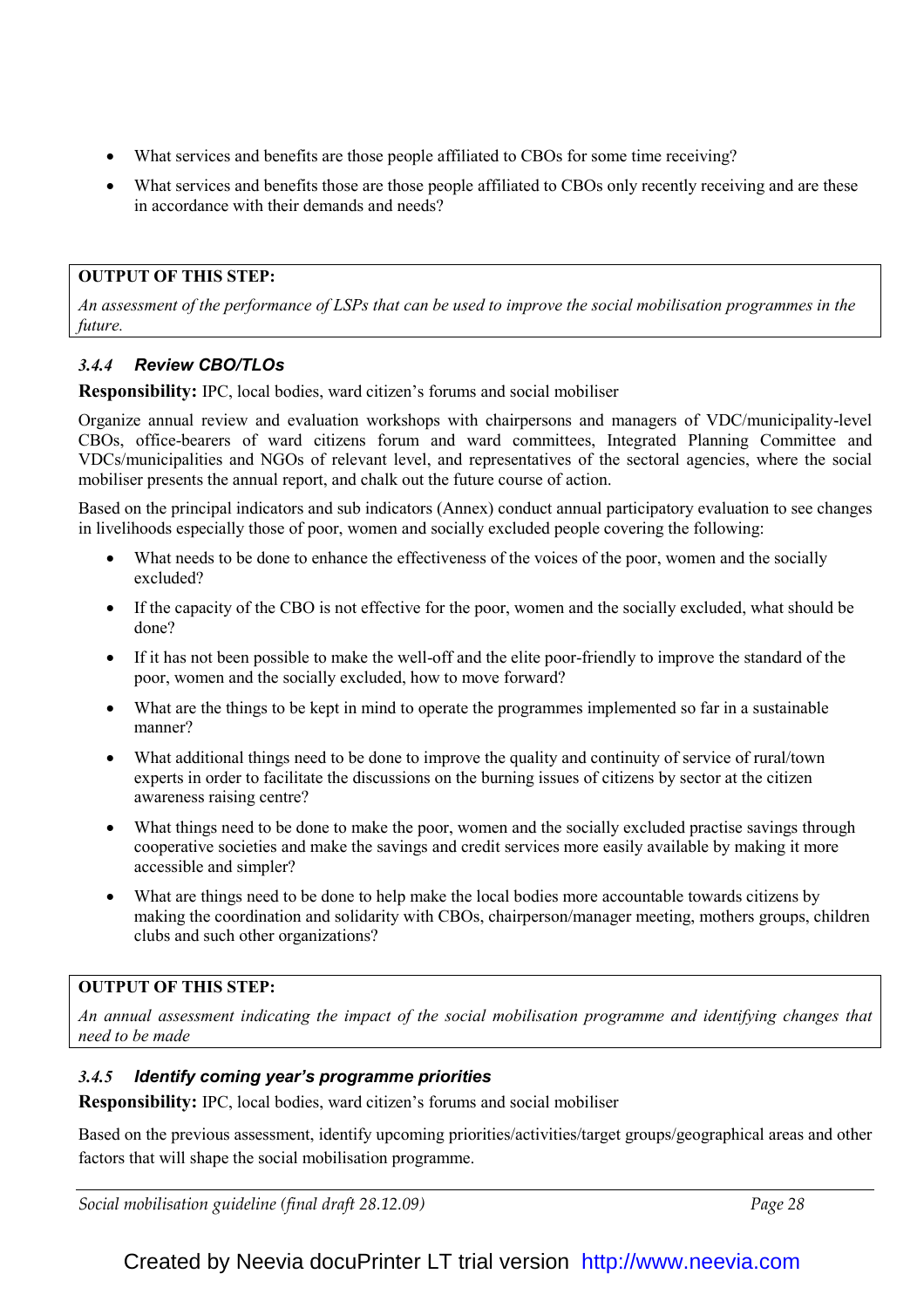## Process:

- Formulate the programme for the forthcoming year based on the earlier reviews and on participatory monitoring and evaluation
- Utilise the conclusions of the opinion survey of the annual evaluation of the service delivery system
- Utilise suggestions received from the participatory annual evaluation
- Draft a new programme for the forthcoming year on these
- Consult widely on the draft with local bodies, LSPs, social mobilisers, CBOs and TLOs, IPCs and others in the district before finalising the new priorities and approaches

## OUTPUT OF THIS STEP:

A draft of a new social mobilisation programme (for the district) that has been developed through a participatory process and that reflects actual experience.

## 3.4.6 Prepare new work plan

Responsibility: IPC, local bodies, ward citizen's forums and social mobiliser

## Process:

- Based on step 3.4.5 and on recommendations from the annual review evaluation workshop, prepare a costed work plan for the forthcoming year
- Discuss with LSPs for the allocation of responsibilities and tasks in the workplan
- Mobilise the budget (development grant) according to the work plan

## OUTPUT OF THIS STEP:

A costed work plan for social mobilisation activities to be implemented in the district in the coming year

# 4 Provisions Relating To Social Mobilisers

This chapter deals with the detailed roles, competence levels, appointment provisions, remuneration, incentives, training provisions, code of conduct, qualities and service duration of social mobilisers for LGCDPs social mobilisation programme.

## 4.1 Roles and responsibilities

- 1. Support the community in actively engaging with the planning, implementing and resource allocation and monitoring processes of local government bodies.
- 2. Create awareness and assist communities and citizens in understanding local government planning, implementing and decision-making processes.
- 3. Carry out local situation analysis to gather information (through various participatory processes and PRA tools) – especially with regard to poverty, social exclusion, access to resources and the activities of development organisations, within the local government area (VDC or municipality ward)
- 4. Undertake social mobilisation activities using a transformational approach
- 5. Establish Citizen Awareness Centres (CACs) at ward level and facilitate REFLECT classes through these.
- 6. Mobilise and build capacity of citizens to engage with local body processes. Ensure that the interests of poor and excluded citizens are fully integrated into local level planning activities and ensure that benefits are equitably shared.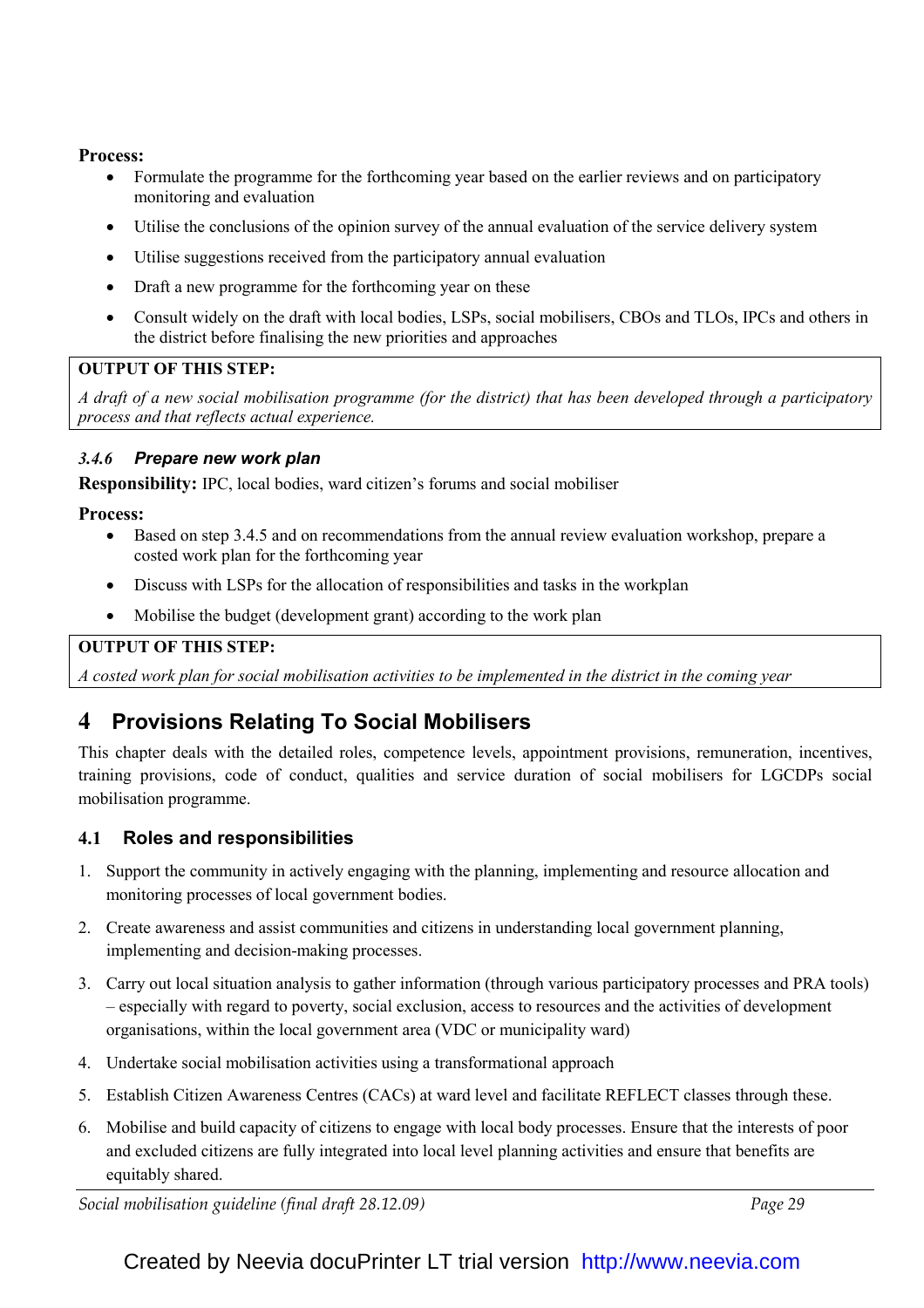- 7. Facilitate/assist in identification of the poor, women and other socially excluded groups through the DAG mapping exercise.
- 8. Build capacity and facilitate poor and excluded people to raise their voice and articulate their specific needs at local development forums (with both government and non-government)
- 9. Build the capacity of the local communities to assess their current situation and needs and in prioritization of their needs, as well as enhance their monitoring and evaluation capacity for the sustainable use of the local government resources.
- 10. Ensure active participation of children, the youth, poor, women and DAG members for their development through collective initiatives by employing PRA tools.
- 11. Identify any citizens who are not associated with any community groups and ensure their full engagement as participants and as beneficiaries of resources/programmes
- 12. Facilitate community representatives (e.g. in Ward Citizens Forums, IPCs and other networks) to negotiate on behalf of poor, women and other DAGs.
- 13. Assist in the formation of socially inclusive Citizens Ward Forums and IPCs and facilitate members to actively take part in the VDC planning processes so that the needs of DAGs are reflected.
- 14. Facilitate the establishment of linkages between communities, VDC, DDC and other development organizations and stakeholders.
- 15. Facilitate public auditing, public hearings etc to review progress, identify lessons learnt and feed into subsequent local level planning and resource allocation
- 16. Support citizens and ward citizens forums to follow-up the implementation of local development activities with the appropriate actors
- 17. Report regularly to local bodies and LSPs on issues arising from implementing the grass roots social mobilisation process
- 18. Facilitate the formation of users committees for implementation of specific local projects by the VDC/municipality

# 4.2 Level and qualifications

Areas where social mobilisation programme is being implemented have their own special characteristics. Social mobilisers of various levels and grades will be needed based on analysis of these special characteristics. Therefore, the following provisions will have to be made:

Qualifications of a social mobiliser: A higher secondary graduate, the SM should be interested in working with CBOs in the village/settlement of the local government concerned and with an aptitude for the social mobilisation work.

Qualifications of a community facilitator: At least an eight class pass, the community facilitator should be eager and motivated to engaged in the task of community facilitation in her/his own village. Such community facilitator should be a person selected by the community and residents of the settlement concerned.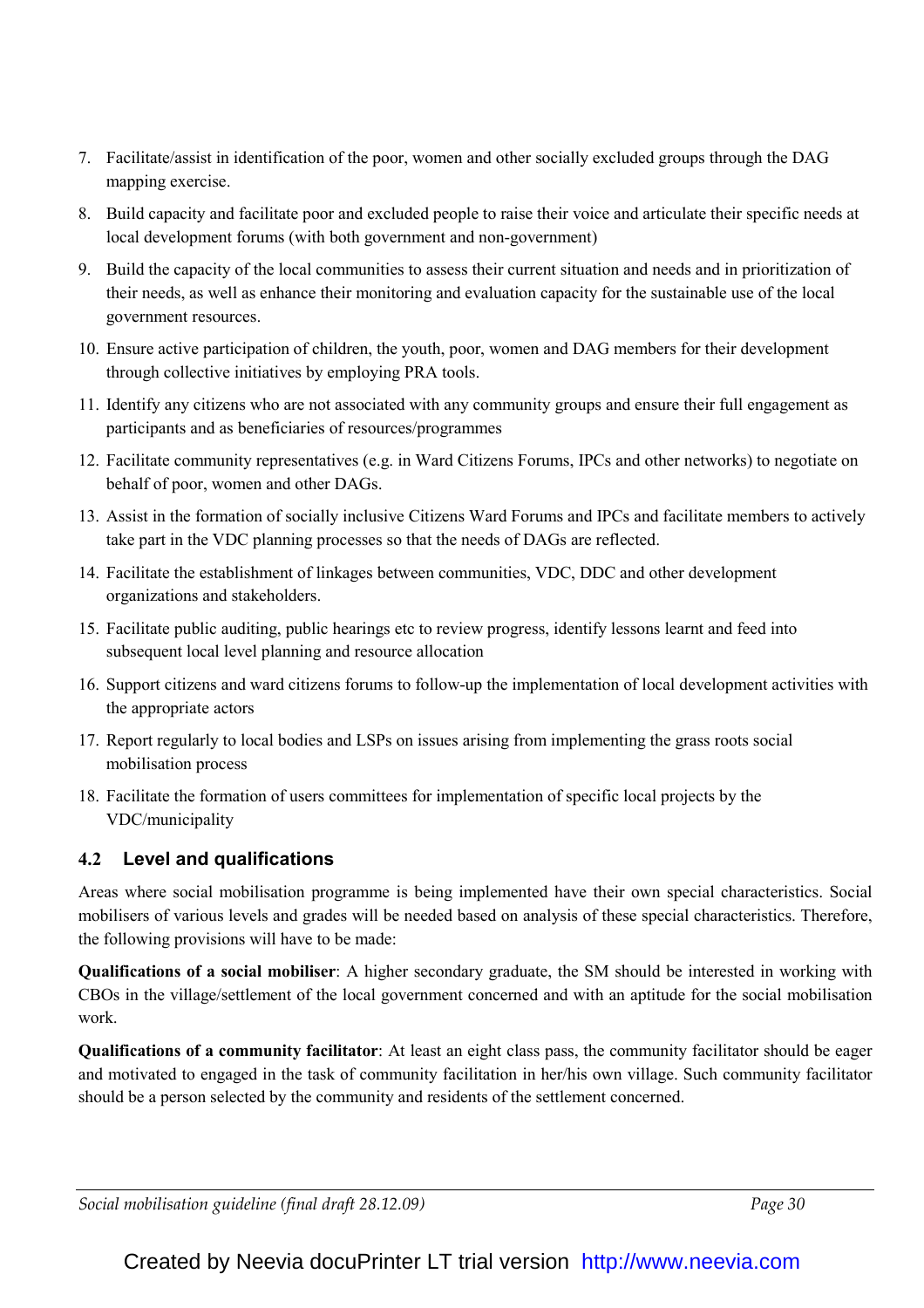# 4.3 Appointment procedures and contract duration

Provisions will be made for implementing the social mobilisation programme by appointing at least one social mobiliser in every VDC under a contract to LSPs.

The initial contract will be for 1 year. Contracts can be extended depending on performance appraisal and continuation of the social mobilisation programme.

Provision will also be made for appointing community facilitators (CFs), if needed, based on the demands of the community of the VDCs/municipality wards.

The selection, educational qualifications and other standards for social mobilisers and community facilitators shall be as follows:

| <b>Position</b>                   | <b>Social Mobiliser</b>                                                                                                                  | <b>Community Facilitator</b>                                                              |  |  |
|-----------------------------------|------------------------------------------------------------------------------------------------------------------------------------------|-------------------------------------------------------------------------------------------|--|--|
| <b>Educational qualifications</b> | Twelfth class pass (if this level is not<br>available, taking into account social<br>inclusion criteria, DSMC can decide<br>on class 10) | Eighth class pass                                                                         |  |  |
| Caste/Ethnicity                   | Castes/ethnic groups within the<br>village boundaries                                                                                    | Castes/ethnic groups within the<br>community                                              |  |  |
| Geographical region               | From within VDC or nearby area                                                                                                           | From within VDC                                                                           |  |  |
| Work experience                   | Experience preferred                                                                                                                     | Experience preferred                                                                      |  |  |
| Desirable qualifications          | Motivated towards social service                                                                                                         | Motivated towards social service                                                          |  |  |
| Priorities                        | Women, indigenous nationalities,<br>Madhesi, backward classes,<br>Muslims with experience                                                | Women, indigenous nationalities,<br>Madhesi, backward classes,<br>Muslims with experience |  |  |
| Minimum Age                       | 21 years                                                                                                                                 | 18 years                                                                                  |  |  |
| Sex                               | Priority to women                                                                                                                        | Priority to women                                                                         |  |  |

In addition, preference will be given to those who:

- Have prior knowledge of the development grants received by local bodies and of the processes of local government including planning and implementation
- Have other relevant knowledge and experience of social mobilisation

## 4.4 Remuneration and incentives

- A remuneration of at least NRs 7,000 per month will be provided for social mobilisers
- There will be no bar providing additional incentives to the minimum salary of NRs 7,000 per providing that this does not contravene any prevalent standards and with the approval of the DSMC

## 4.5 Reporting

Social mobilisers report to the LSPs that have recruited them.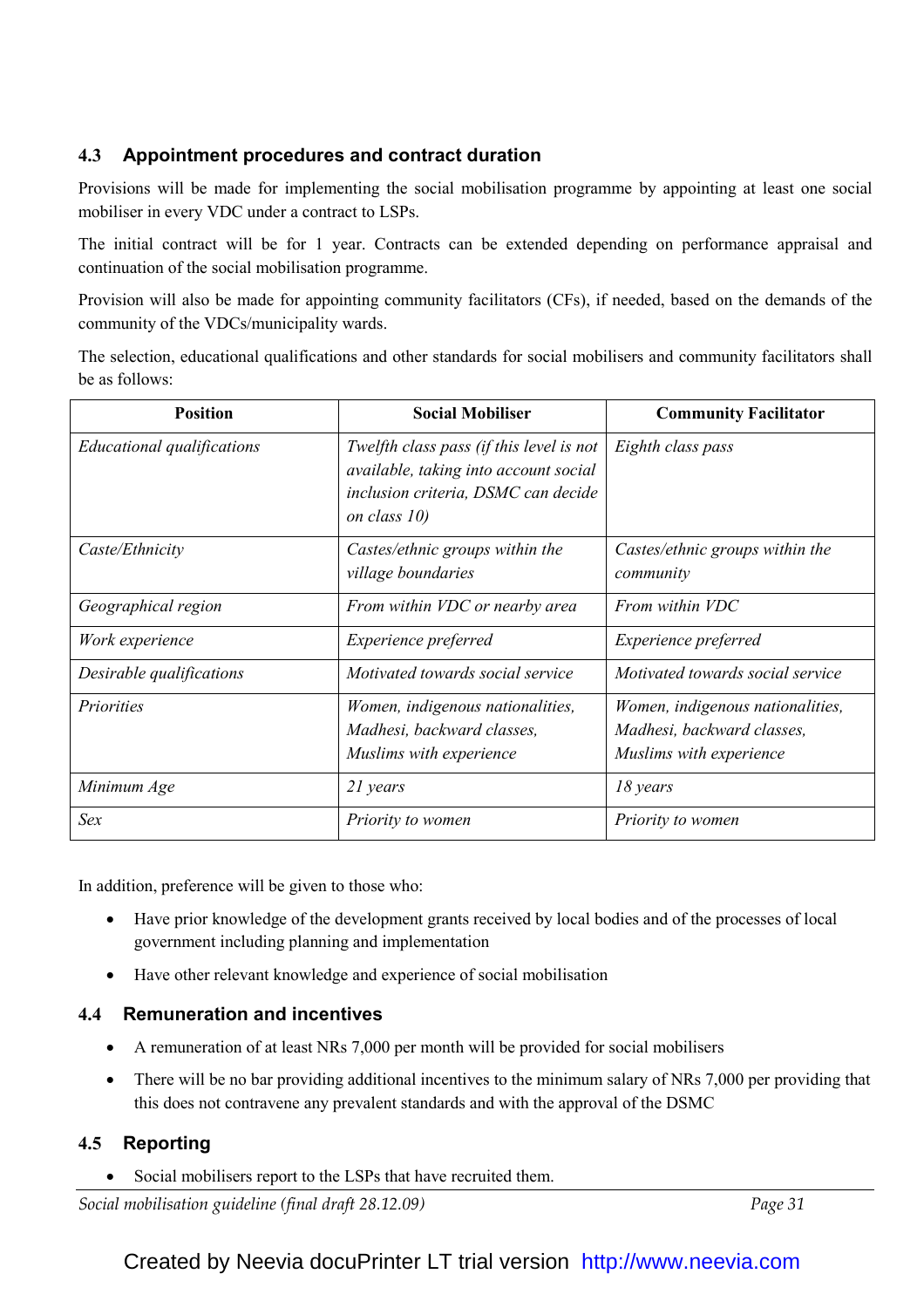- LSPs report to the DSMC and to local bodies (VDCs, DDCs and municipalities).
- DDC will forward reports to respective cluster offices who will analyse and compile them for the whole region and submit to LGCDP PCU.

# 4.6 Training provisions

Training will be provided for enhancing the effectiveness of social mobilisers and community facilitators. Training will focus on these guidelines, social mobilisation tools and techniques; GESI strategy of MLD and on local body planning, implementing and monitoring processes:

Pre-job training: Provision will be made for social mobilisation training based on the transformational approach. Practical exercises on the basis of the work description for social mobilisers (part 4.1) will be provided after their appointment. A National Service Provider (NSP) will provide this training. All social mobilisers will be required to undergone pre-job training.

On-the-job training: On-the-job training will be organized, as needed, to bring clarity in the practices/methods to be adopted by social mobilisers while moving from the first stage to the second stage after joining the job.

# 4.7 Code of conduct (commitment)

- We are unbiased in our work and in our responsibilities
- We are not be affiliated to any political party
- We are sensitive towards children, youths, disabled and elderly people
- We are gender sensitive
- We will strive to develop empathy with the needs and aspirations of poor and DAGs.

# 4.8 Personal qualities

Social mobilisers are involved in the task of transforming society. There is no consensus on the personal qualities required, but the following are thought to be important for a successful and exemplary social mobilise. Although these are difficult qualities to measure, interviewers should try to assess whether candidates have these:

- 
- Gender sensitivity Hard working
- Ability to take decisions independently <br> Disciplined
- 
- 
- Commitment to duty  **Patient**
- Good listening skills Well-behaved
- Ability to speak the local language(s) Softly spoken and polite
- Child sensitive and able to communicate with children
- Punctuality Empathy with poor and disadvantaged people
	-
	-
- Of high moral character Having the necessary subject matter skills and knowledge
- Dependability Analytical and logical
	-
	-
	-

# 4.9 Service duration

The social mobilisation programme will continue until the termination of LGCDP and social mobilisers will be recruited until that time.

LSPs and social mobilisers will continue (a) only as long as their performance is considered satisfactory and (b) as long as their services are deemed necessary by the local community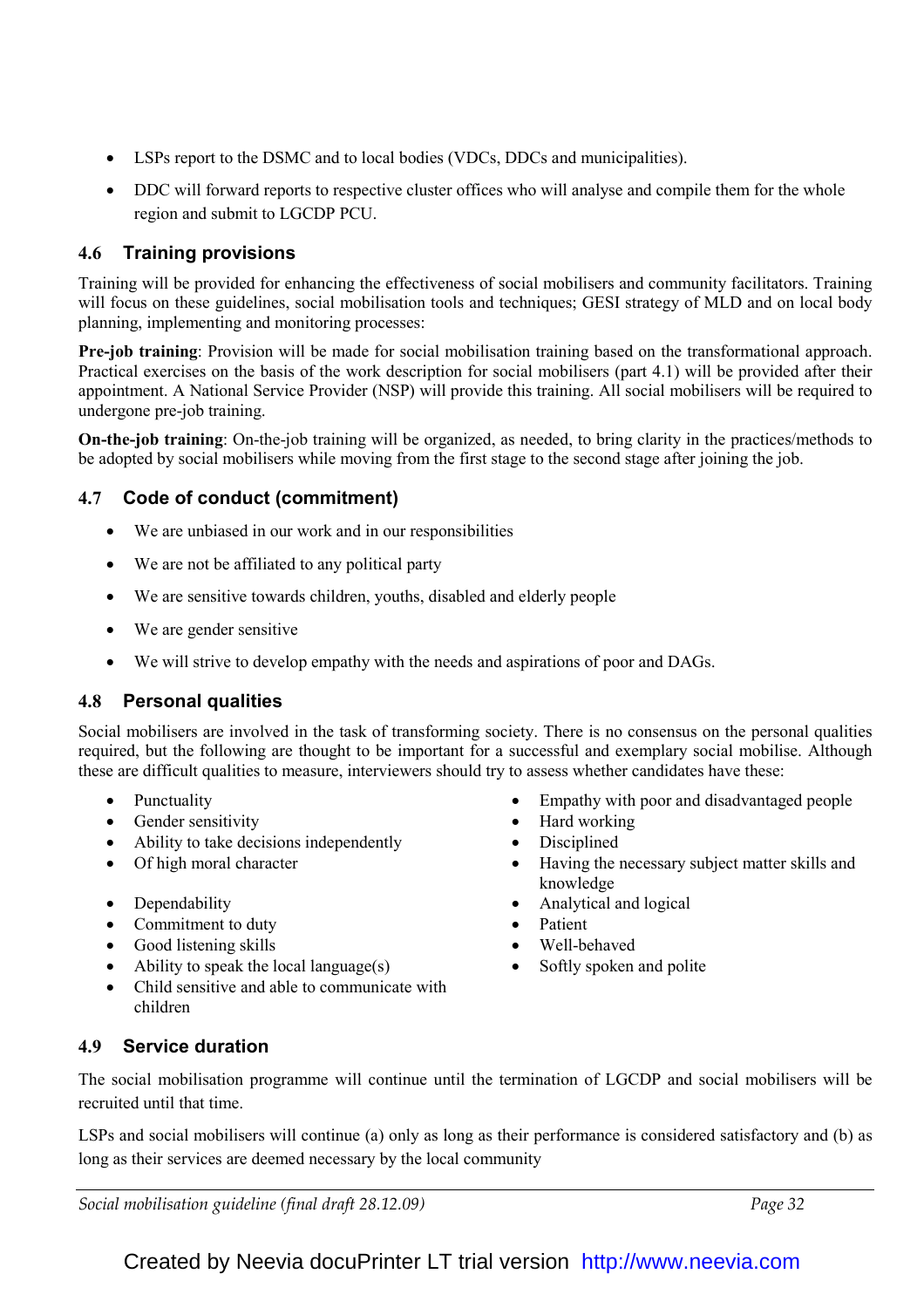# 5 Implementation and Monitoring For Social Mobilisation

This chapter deals with mechanisms for implementation, monitoring and reporting within the social mobilisation programme of LGCDP.

# 5.1 National level

MLD/LGCDP will select independent national level service providers (with the help of the social mobilisation thematic group) who will be assigned responsibility capacity building of the district service providers as well as for ensuring the quality of the social mobilisation programme.

# 5.2 District level

District Social Mobilisation Committees (DSMCs) will be formed as described in part 0. Roles and responsibilities of the DSMC are described in part 0.

# 5.3 Coordination and capacity enhancement of local bodies

The DDC will coordinate all social mobilisation programmes implemented by different agencies in accordance with the provisions of the Local Self-Governance Act.

LGCDP will enhance the capacity of local bodies to carry out their social mobilisation responsibilities

# 5.4 Costs and service

The proportional costs (at VDC/municipality ward level) for implementing social mobilisation can be broken into the following way:

- Remuneration of social mobilisers (including overheads of LSP) (65%)
- TA/DA of LSP staff and social mobilisers/community facilitators (5%)
- Data collection, printing and analysis (10%)
- Costs of Citizens Awareness Centres e.g. stationary and payments to resource persons (20%)
- Matching funds from the DDC/VDC can be allocated for social mobilisation.

# 5.5 Fund flow mechanism

LGCDP will release the budget allocated for the social mobilisation programme at local level to the District Development Fund (DDF)

MLD/LGCDP and the Social Mobilisation Thematic Group of LGCDP will ensure and support the timely release of funds for social mobilisation

# 5.6 Harmonisation at local body level

Social mobilisation activities of LGCDP will be coordinated and harmonized with district level line agencies, NGOs, donor supported projects in relation to information sharing and monitoring of social mobilisation process. This will avoid the ongoing practices of duplication and concentration of social mobilisation in one area/settlement.

Harmonisation at district/municipality level is the role of the DSMC. Harmonisation at VDC/municipality ward level is the role of local bodies with the support of social mobilisers. Harmonisation needs to ensure:

- Accountability
- Effective social mobilisation
- Linkages between programmes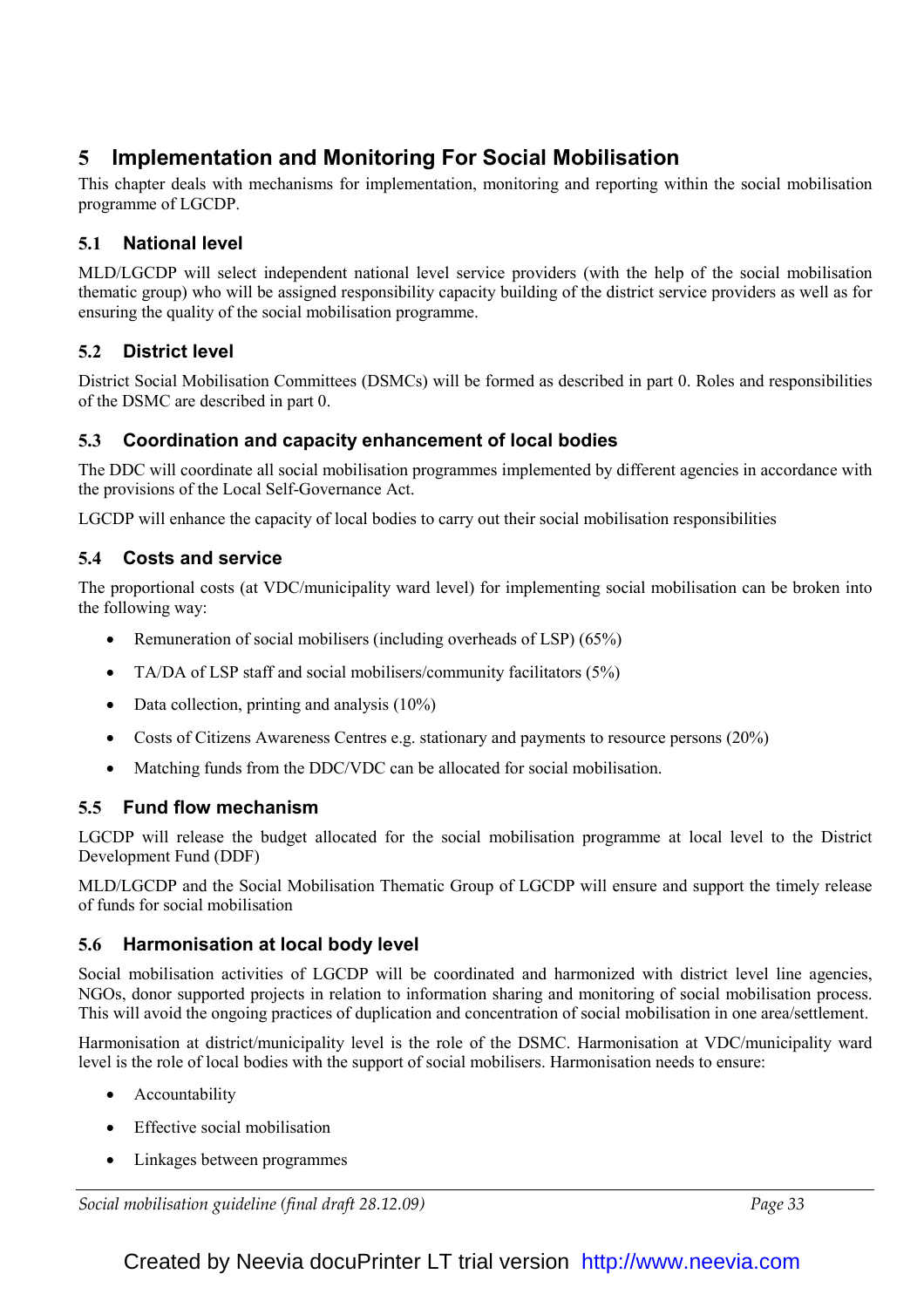• Joint planning and joint resource sharing for cost effectiveness

# 5.7 Harmonisation at national level

The national service provider (NSP) will contribute to ensuring that social mobilisation services are effectively harmonised and reach required quality levels across the country. This will be partially ensured by maintaining a standard level of capacity building for LSPs

# 5.8 Monitoring and reporting

Monitoring of social mobilisation will focus on process monitoring (of the processes described in this guideline) rather than solely on physical outcomes. Areas to be covered include:

- Changes in assets and services
- Changes in voice and capacity (influence)
- Change in formal and informal policies and practices

Data will be maintained in a disaggregated form (by poverty, gender, caste/ethnicity, place, etc) in monitoring and reporting forms. A social mobilisation monitoring sub-committee (established as an inclusive body with members from the IPC as well from DAGs) will be established for each district. This subcommittee will be responsible for ensuring that a system is in place for monitoring against the following criteria.

Service providers will submit progress reports (including the budget flow reports) of the social mobilisation programme to the respective DSMC, DDC/municipality/VDC and LGCDP Cluster Office.

# 5.8.1 Criteria for monitoring social mobilisation at VDC and municipality levels Planning criteria

Monitoring that:

- IPC s effectively follow these Social Mobilisation Guidelines, Gender Equality and Social Inclusion (GESI) Strategy and VDC Grant Operation Guidelines 2064 in the planning process.
- Ward citizen forums and IPCs ensure that sufficient budget is allocated to the VDC yearly plan by giving priority to the poor and excluded.
- Budget allocation in the projects that directly benefit the poor and the excluded is equitable as required by the GESI Strategy and the VDC Grant Operation Guidelines
- Citizens, especially the poor and socially excluded groups, are informed in time about the VDC planning process.
- IPCs hold quarterly meetings, as scheduled, and that decisions are minuted.

# Implementation criteria

Monitoring that:

• Citizens, especially poor and socially excluded groups, are informed in time about the VDC/municipality planning and budget allocation.

Social mobilisation guideline (final draft 28.12.09) Social mobilisation guideline (final draft 28.12.09)

Role of the National Service Provider (NSP)

- Build capacity of LSPs and their social mobilisers by conducting pre-job and onthe-job training and coaching
- Provide quality assurance for the social mobilisation services being provided
- Observe and attend DSMC meetings (as far as possible)
- Observe, assist and monitoring the process of recruiting LSPs and SMs
- Harmonise the social mobilisation services being provided across Nepal (with MLD)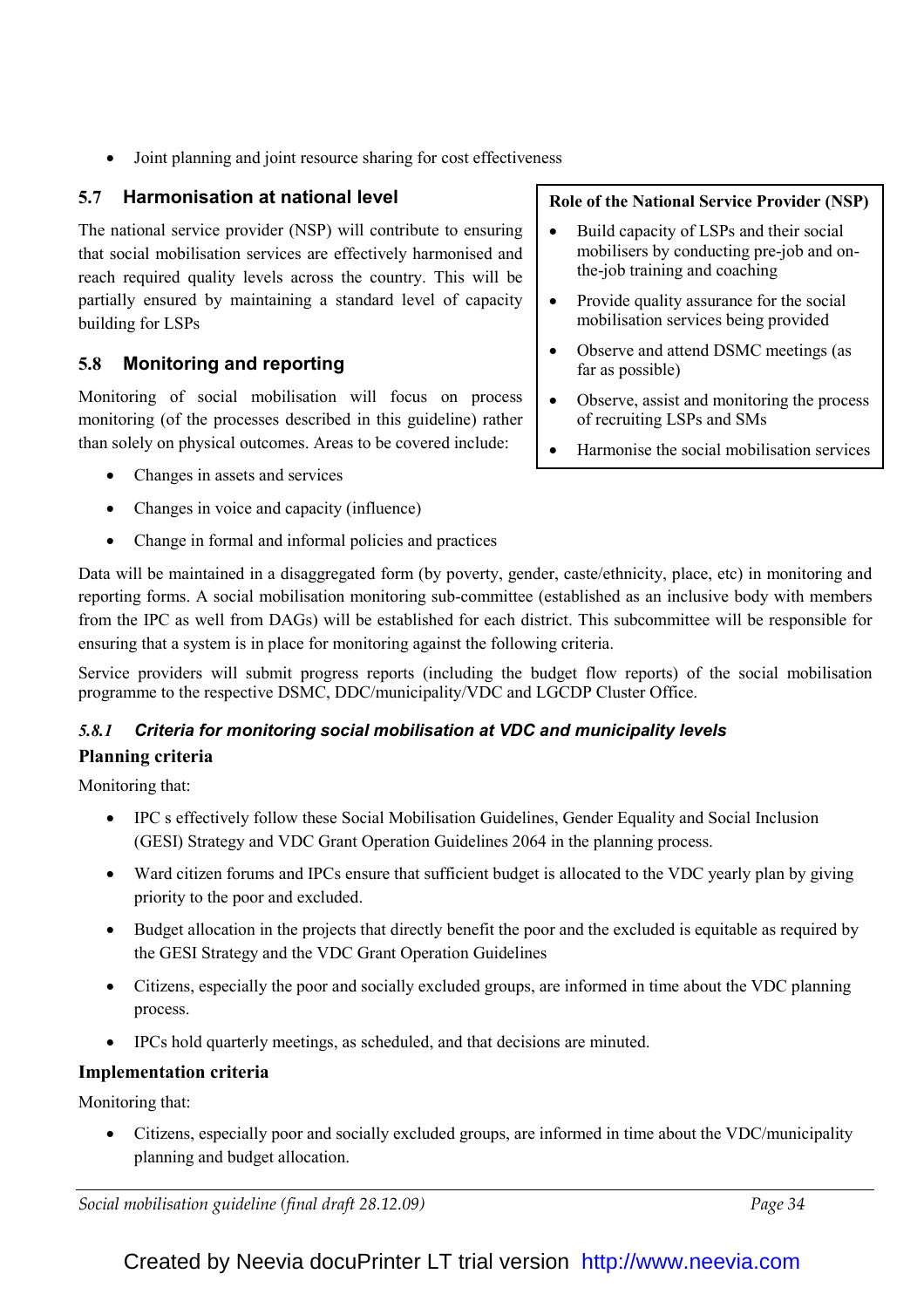- Users committees formed for the implementation of the approved project are participatory and inclusive
- Social mobilisers have carried out, or facilitated to carry out, public audits of every project at least twice during the project period.
- The VDC sanctions timely budgets for every project.
- Social mobilisers have facilitated service providing agencies such as line agencies, projects, INGOs and NGOs and the private sector to coordinate and collaborate with each other.

## Representation criteria

Monitoring that:

- Political parties and other stakeholders are informed in time for their representation on the IPC and monitoring committee.
- There is equitable representation of community organisations, CBOs and NGOs, women and indigenous in the IPC.
- There is equitable representation of community groups and all citizens (including the poor and the excluded) in the Ward Citizens Forums

## Inclusion criteria

Monitoring that:

- The special needs and problems of the poor and the excluded have been addressed in the working process of the local government.
- Ultra poor households are being brought into the national mainstream by uplifting their livelihoods

## Knowledge criteria

## Monitoring that:

- All citizens including the elite/powerful and the powerless, have conceptual clarity on the status gender, social inclusion and poverty.
- All citizens have knowledge of VDC Grant Mobilisation Guidelines, GESI and other guidelines related to the governmental planning and policy and provisions.
- There is continuous implementation of the REFLECT learning process
- There is continuous analysis of causes of poverty and discrimination involving the poor, excluded and the elites.
- There is an effective facilitation campaign based on the issues identified and learned through the REFLECT process.

## Transparency criteria

Monitoring that:

- Decisions related to the VDC plans are broadcast on community FM radio within a week.
- Pressure is put on the VDCs and other service providers to use public hearings, citizens charters and such other tools of citizen accountability within the timeframe prescribed.
- There is transparency of social mobilisers, LSPs, and community facilitators through public hearing s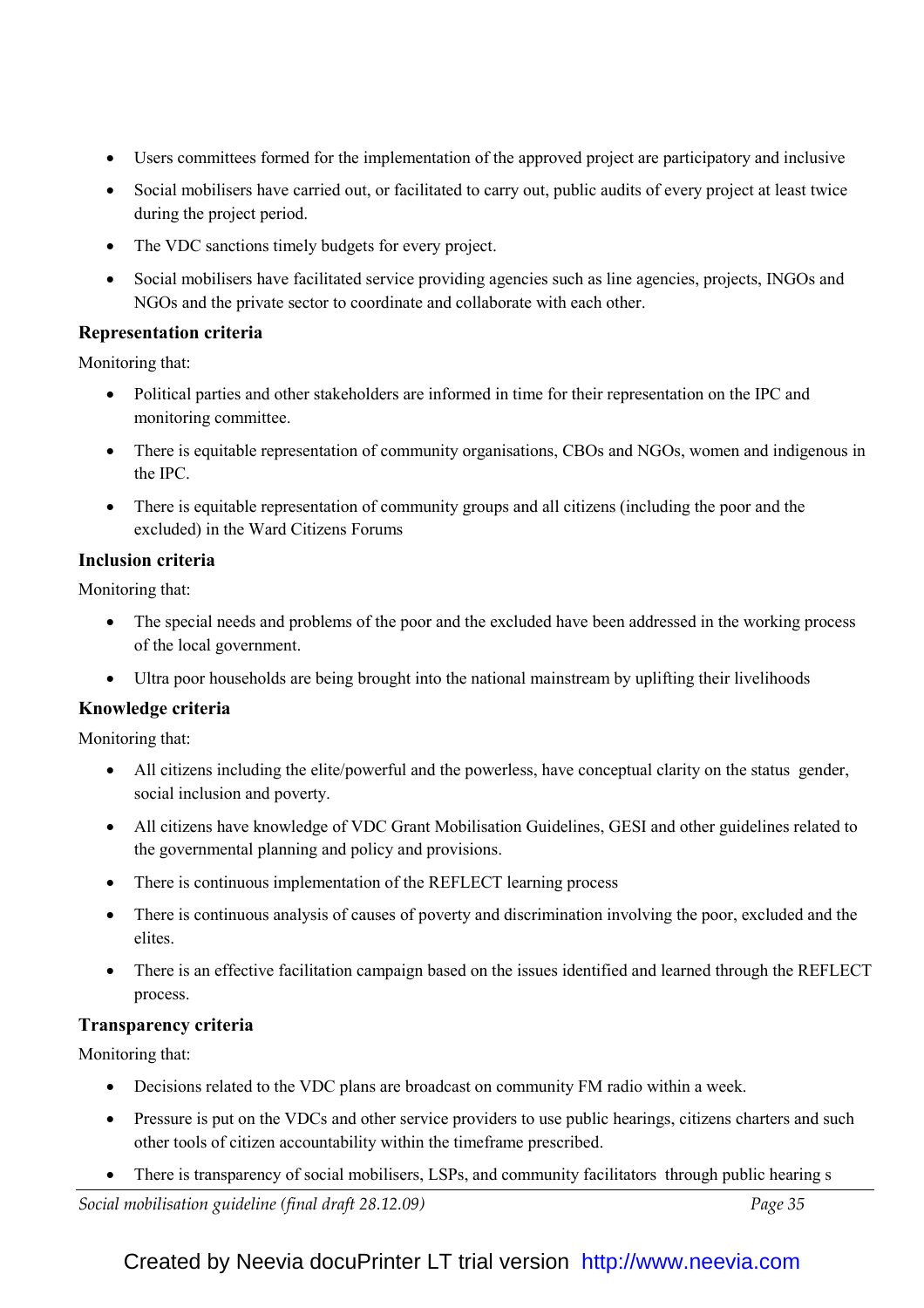• Signboards of the IPC, Ward Citizens Forum and VDC are erected at appropriate places, and that decisions are posted in appropriate language within a week.

## 5.8.2 Monitoring arrangements

LSPs will convene monthly meetings to review progress and discuss social mobilisation issues with social mobilisers and community facilitators. As preparation for this, community facilitators shall convene monthly meetings with Ward Citizens Forums. Service providers will ensure that the social mobilisation monitoring subcommittee is informed by information coming from VDC/municipality and ward level.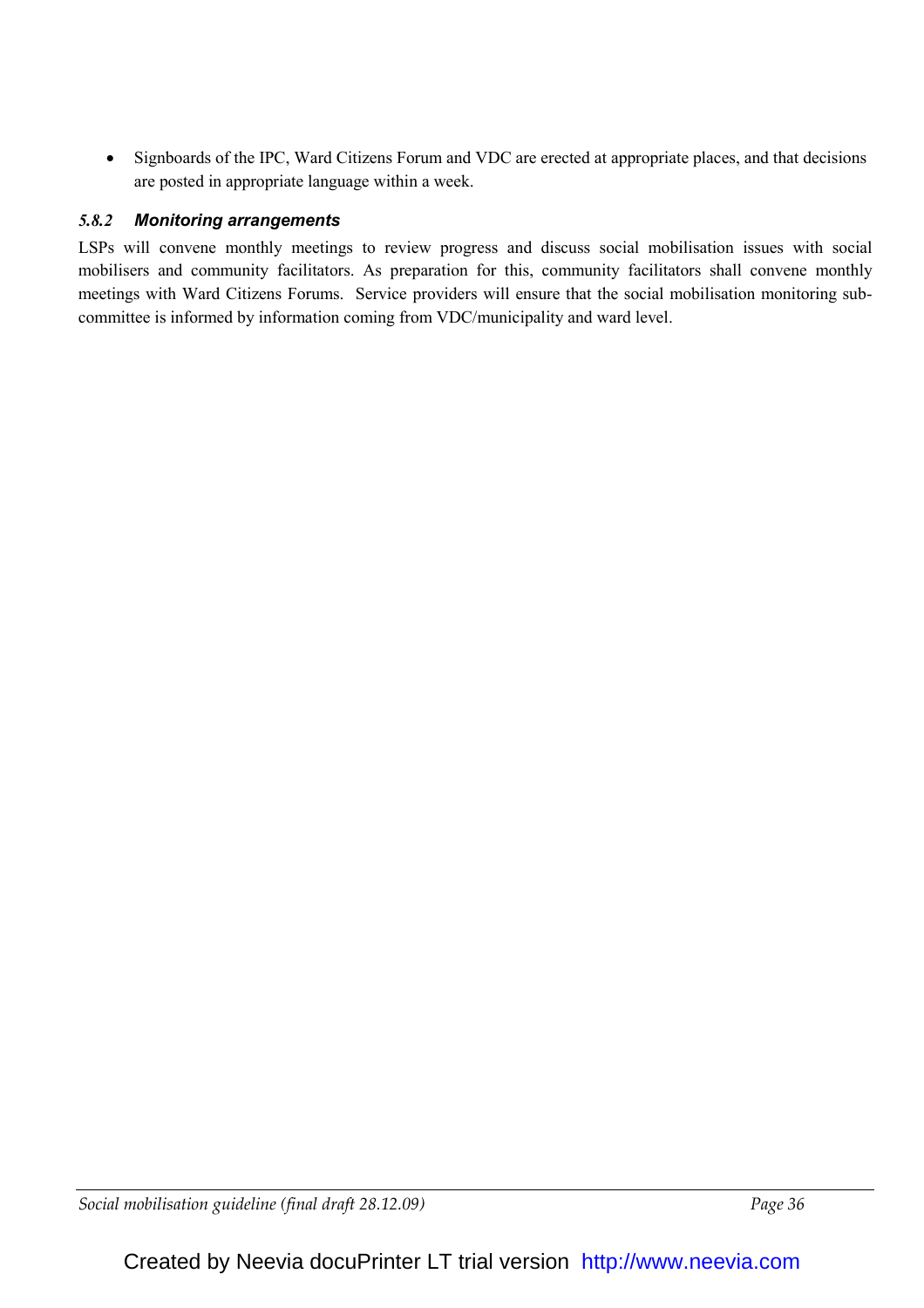| Who and<br>when?  | Community<br>facilitator<br>mobiliser<br>Social<br>and                                                                             | citizens<br>forum<br>Ward                                                                                                                                      | P <sub>C</sub>                                                                                                                                         | VDC/Munici<br>ward<br>pality                                                                                                              | Service<br>Providers<br>Local                                                   | DDC &<br>DSMC                                                                   | developme<br>coordinatio<br>Community<br>and<br><b>LGCDP</b><br>n unit<br>QIM<br>ᄒ |
|-------------------|------------------------------------------------------------------------------------------------------------------------------------|----------------------------------------------------------------------------------------------------------------------------------------------------------------|--------------------------------------------------------------------------------------------------------------------------------------------------------|-------------------------------------------------------------------------------------------------------------------------------------------|---------------------------------------------------------------------------------|---------------------------------------------------------------------------------|------------------------------------------------------------------------------------|
| Monthly           | CF reports to<br>to ward<br>citizens forum<br>and SM<br>SM to:<br>• VDC/munici<br>pality<br>$\bullet$ IPC<br>• Service<br>provider | Progress<br>monitoring of<br>group & citizen<br>participation:<br>• Access to<br>service<br>• Issues of<br>discrimination<br>• Monthly<br>meetings of<br>CF    | Monitoring of<br>subcommitte<br>e members<br>$\bullet$ Regular<br>meetings<br>• Monitor<br>citizen<br>mobilisation<br>programme<br>implementa<br>tion  | Monitoring sub-<br>committee:<br>· Hold regular<br>meetings<br>• Monitoring<br>citizen<br>mobilisation<br>programme<br>implementatio<br>n | $\bullet$ Regular<br>supervision<br>of SMs<br>• Meetings<br>with SMs            | $\bullet$ Regular<br>monitoring                                                 | • Regular monitoring                                                               |
| Quarterly         | SM and CF<br>participation<br>in REFLECT<br>learning and<br>learning<br>reporting and<br>other<br>meetings                         | Monitoring<br>meeting<br>covering the<br>following::<br>$\bullet$ Assets<br>$\bullet$ Service<br>$\bullet$ Voice<br>$\bullet$ Impact<br>• Rules of the<br>game | Information<br>(disaggregat<br>ed) to SMs,<br>LSPs and<br>programme<br>implementati<br>on meeting<br>with<br>monitoring<br>subcommitte<br>$\mathsf{e}$ | Reflection and<br>learning about<br>the three<br>areas/aspects<br>of change                                                               | Reflection<br>and learning<br>about the<br>three<br>areas/aspect<br>s of change | Reflection<br>and learning<br>about the<br>three<br>areas/aspect<br>s of change | Reflection and<br>learning about the<br>three areas/aspects<br>of change           |
| <b>Biannually</b> | Participation<br>in district-<br>level meeting                                                                                     | Public hearing<br>of SM and<br>completed<br>programme                                                                                                          | Public<br>hearing and<br>public audit                                                                                                                  | Public hearing<br>and public audit<br>report                                                                                              | Reporting<br>based on the<br>three areas<br>of change                           |                                                                                 |                                                                                    |
| <b>Annually</b>   | Annual report                                                                                                                      | Annual report                                                                                                                                                  | Annual report                                                                                                                                          | Annual report                                                                                                                             | Annual report                                                                   | Annual report                                                                   | Annual report                                                                      |
|                   |                                                                                                                                    |                                                                                                                                                                |                                                                                                                                                        |                                                                                                                                           |                                                                                 |                                                                                 |                                                                                    |

# Monitoring and Reporting in the Social Mobilisation Programme